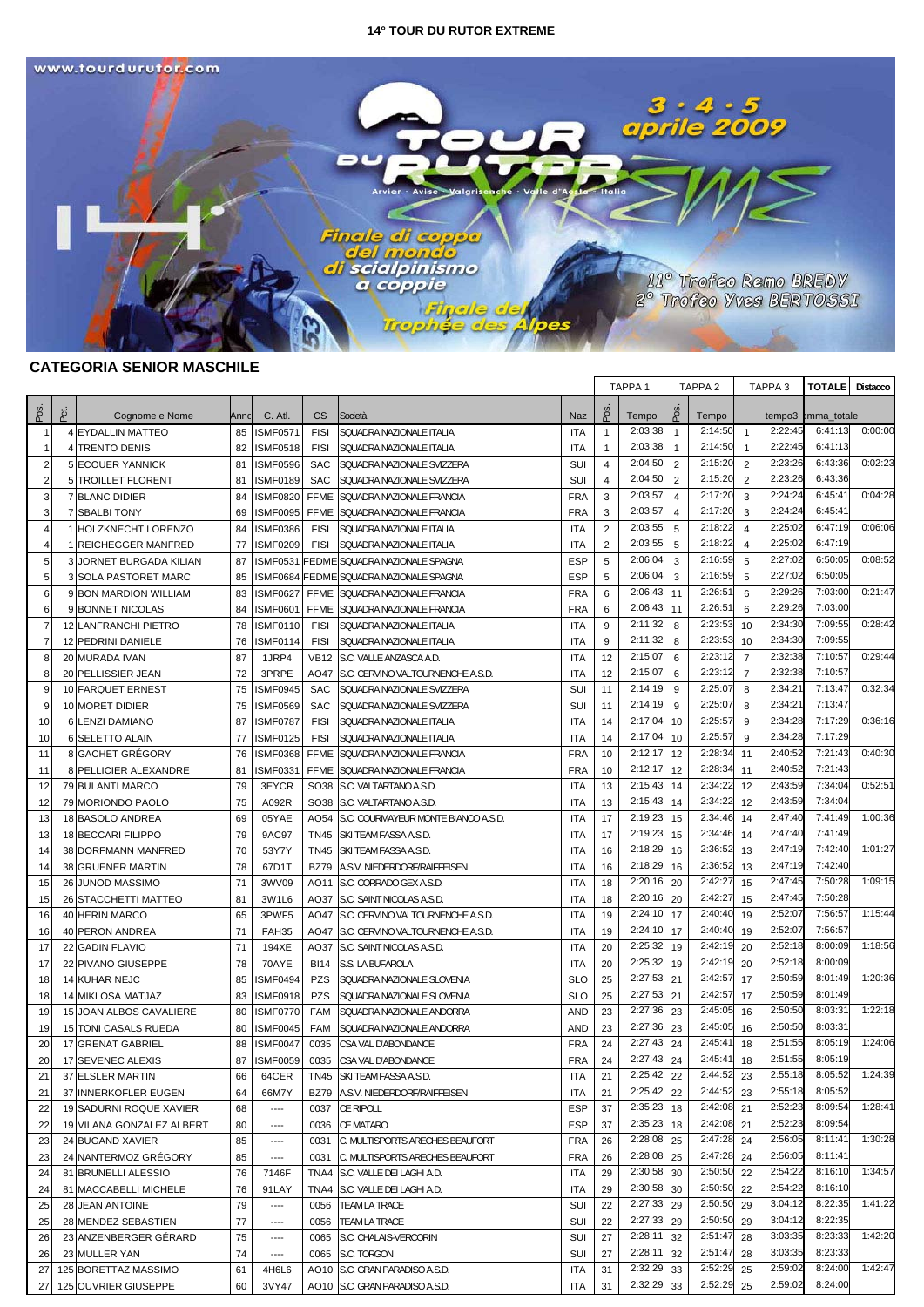| Pos      | Pet.<br>Cognome e Nome                       | Annc     | C. Atl.                              | CS           | Società                                                          | <b>Naz</b>                  | P <sub>os</sub> | Tempo              | P <sub>os</sub> | Tempo              |          | tempo3             | pmma_totale          |         |
|----------|----------------------------------------------|----------|--------------------------------------|--------------|------------------------------------------------------------------|-----------------------------|-----------------|--------------------|-----------------|--------------------|----------|--------------------|----------------------|---------|
| 28       | 128 SANTIN OSWALD                            | 62       | 1D11H                                |              | TN45 SKI TEAM FASSA A.S.D.                                       | <b>ITA</b>                  | 30              | 2:31:18            | 31              | 2:51:15            | 26       | 3:02:49            | 8:25:22              | 1:44:09 |
| 28       | 128 WURZER MANFRED                           | 63       | 30643                                | BZ79         | A.S.V. NIEDERDORF/RAIFFEISEN                                     | <b>ITA</b>                  | 30              | 2:31:18            | 31              | 2:51:15            | 26       | 3:02:49            | 8:25:22              |         |
| 29       | 93 DEINI ERWIN                               | 82       | A099T                                | VB09         | ALP MAGAZINE TEAM 1 - S.C. VALLE ANTIGORIO                       | <b>ITA</b>                  | 34              | 2:34:37            | 26              | 2:50:18            | 27       | 3:02:57            | 8:27:52              | 1:46:39 |
| 29       | 93 MARTINETTI WALTER                         | 69       | 8237V                                |              | VB09 ALP MAGAZINE TEAM 1 - S.C. VALLE ANTIGORIO                  | <b>ITA</b>                  | 34              | 2:34:37            | 26              | 2:50:18            | 27       | 3:02:57            | 8:27:52              |         |
| 30       | 25 BRACEY JON                                | 77       | <b>ISMF1025</b>                      | 0076         | <b>GREAT BRITAIN</b>                                             | <b>GBR</b>                  | 28              | 2:29:19            | 34              | 2:54:23            | 32       | 3:06:24            | 8:30:06              | 1:48:53 |
| 30       | 25 SCRIMGEOUR CARRON                         | 77       | <b>ISMF0837</b>                      | 0076         | <b>GREAT BRITAIN</b>                                             | <b>GBR</b>                  | 28              | 2:29:19            | 34              | 2:54:23            | 32       | 3:06:24            | 8:30:06              |         |
| 31       | 36 BURNET STÉPHANE                           | 70       | $\cdots$                             | 0012         | C.A.F. DU LEMAN                                                  | <b>FRA</b>                  | 33              | 2:33:29<br>2:33:29 | 27              | 2:50:32<br>2:50:32 | 31       | 3:06:11<br>3:06:11 | 8:30:12<br>8:30:12   | 1:48:59 |
| 31<br>32 | 36 REY LUDOVIC<br>41 CONSAGRA CLAUDIO        | 76<br>87 | $\overline{\phantom{a}}$<br>1JRP0    | 0012         | C.A.F. DU LEMAN<br>GM01 C.S. ESERCITO                            | <b>FRA</b><br><b>ITA</b>    | 33<br>38        | 2:37:27            | 27<br>28        | 2:50:46            | 31<br>30 | 3:04:54            | 8:33:07              | 1:51:54 |
| 32       | 41 YEILLA DANIEL                             | 85       | 4HX88                                |              | GM01 C.S. ESERCITO                                               | <b>ITA</b>                  | 38              | 2:37:27            | 28              | 2:50:46            | 30       | 3:04:54            | 8:33:07              |         |
| 33       | 49 ALBRICI FRANCESCO                         | 70       | <b>C0R78</b>                         |              | BG55 S.C. 13 CLUSONE A.D.                                        | <b>ITA</b>                  | 39              | 2:37:50            | 36              | 2:55:58            | 33       | 3:09:14            | 8:43:02              | 2:01:49 |
| 33       | 49 SAVOLDELLI VINCENZO                       | 82       | <b>EA98A</b>                         |              | BG55 S.C. 13 CLUSONE A.D                                         | <b>ITA</b>                  | 39              | 2:37:50            | 36              | 2:55:58            | 33       | 3:09:14            | 8:43:02              |         |
| 34       | 57 PIANTONI ROBERTO                          | 77       | 0F55C                                |              | BG81 A.S.D. GRUPPO SPORTIVO ALTITUDE                             | <b>ITA</b>                  | 36              | 2:35:18            | 35              | 2:55:55            | 37       | 3:13:35            | 8:44:48              | 2:03:35 |
| 34       | 57 SIGNORI MAURIZIO                          | 67       | 0C305                                | <b>BG81</b>  | A.S.D. GRUPPO SPORTIVO ALTITUDE                                  | <b>ITA</b>                  | 36              | 2:35:18            | 35              | 2:55:55            | 37       | 3:13:35            | 8:44:48              |         |
| 35       | 67 CRAFFONARA LOIS                           | 80       | A0368                                |              | <b>BZJH BADIASPORT A.S.D.</b>                                    | <b>ITA</b>                  | 43              | 2:39:45            | 37              | 2:59:16            | 35       | 3:10:42            | 8:49:43              | 2:08:30 |
| 35       | 67 PITHSCHEIDER PAOLO                        | 70       | 3WVM5                                |              | <b>BZJH BADIASPORT A.S.D.</b>                                    | <b>ITA</b>                  | 43              | 2:39:45            | 37              | 2:59:16            | 35       | 3:10:42            | 8:49:43              |         |
| 36       | 21 BORDET DAVIDE                             | 71       | 60MVX                                |              | AO01 S.C. CHAMPORCHER A.S.D.                                     | <b>ITA</b>                  | 40              | 2:38:24            | 39              | 3:01:30            | 34       | 3:10:22            | 8:50:16              | 2:09:03 |
| 36       | 21 GIOVANETTO NADIR                          | 82       | OAX <sub>0</sub> C                   |              | AO53 S.C. BRUSSON A.D                                            | <b>ITA</b>                  | 40              | 2:38:24            | 39              | 3:01:30            | 34       | 3:10:22            | 8:50:16              |         |
| 37       | 91 CIMENTI CARLALBERTO                       | 75       | 9A3ED                                |              | TOEP TEAM NUOVI TRAGUARDI A.S.D.                                 | <b>ITA</b>                  | 42              | 2:39:04            | 41              | 3:02:31            | 36       | 3:11:15            | 8:52:50              | 2:11:37 |
| 37       | 91 TOSI MARCO                                | 64       | 4L9LF                                |              | VB13 A.S.D. S.C. BOGNANCO                                        | <b>ITA</b>                  | 42              | 2:39:04<br>2:35:10 | 41              | 3:02:31<br>3:04:05 | 36       | 3:11:15<br>3:16:28 | 8:52:50<br>8:55:43   | 2:14:30 |
| 38<br>38 | 55 DONDIO MASSIMO<br>55 ROMANO GIOVANNI      | 69<br>75 | 3W70X<br>1FMSC                       | <b>BS81</b>  | TNC5 U.S. CORNACCI A.S.D.<br>BRIXIA SCI - CENTRO AGONISTICO A.D. | <b>ITA</b><br><b>ITA</b>    | 35<br>35        | 2:35:10            | 43<br>43        | 3:04:05            | 39<br>39 | 3:16:28            | 8:55:43              |         |
| 39       | 43 CINESI MICHEL                             | 83       | HA5KF                                |              | BG21 S.C. PRESOLANA MONTE PORA A.S.D.                            | <b>ITA</b>                  | 50              | 2:45:10            | 42              | 3:03:27            | 38       | 3:14:35            | 9:03:12              | 2:21:59 |
| 39       | 43 PIFFARI MAURIZIO                          | 62       | 14WH1                                |              | BG36 S.C. LIZZOLA A.S.D.                                         | <b>ITA</b>                  | 50              | 2:45:10            | 42              | 3:03:27            | 38       | 3:14:35            | 9:03:12              |         |
| 40       | 52 BARONCHELLI SILVIO                        | 80       | 905T2                                |              | BG55 S.C. 13 CLUSONE A.D.                                        | <b>ITA</b>                  | 32              | 2:32:3             | 38              | 2:59:39            | 50       | 3:31:05            | 9:03:15              | 2:22:02 |
| 40       | 52 GIUDICI SIMONE                            | 74       | 04KJJ                                |              | BG58 S.C. GROMO EDILMORA A.D                                     | <b>ITA</b>                  | 32              | 2:32:31            | 38              | 2:59:39            | 50       | 3:31:05            | 9:03:15              |         |
| 41       | 65 FENAROLI DIEGO                            | 73       | 61D47                                |              | <b>BSC8 SKI ALP VALLESABBIA A.S.D.</b>                           | <b>ITA</b>                  | 44              | 2:40:14            | 44              | 3:05:27            | 43       | 3:20:45            | 9:06:26              | 2:25:13 |
| 41       | 65 OMODEI ANDREA                             | 78       | 517E2                                |              | <b>BS03</b> SCI C.A.I. MARONE                                    | <b>ITA</b>                  | 44              | 2:40:14            | 44              | 3:05:27            | 43       | 3:20:45            | 9:06:26              |         |
| 42       | 89 NERVO LUCA                                | 78       | <b>EAP0F</b>                         |              | TO79 SKI CLUB TORINO A.S.D.                                      | <b>ITA</b>                  | 49              | 2:44:52            | 47              | 3:10:06            | 40       | 3:17:33            | 9:12:31              | 2:31:18 |
| 42       | 89 PUGNO NICOLA                              | 72       | EARRD                                |              | TO79 SKI CLUB TORINO A.S.D.                                      | <b>ITA</b>                  | 49              | 2:44:52            | 47              | 3:10:06            | 40       | 3:17:33            | 9:12:31              |         |
| 43       | 33 BUET NICOLAS                              | 65       | $\overline{\phantom{a}}$             | 0025         | C.A.F. MORZINE                                                   | <b>FRA</b>                  | 48              | 2:44:26            | 46              | 3:09:19            | 44       | 3:22:2'            | 9:16:06              | 2:34:53 |
| 43       | 33 GARREAU STEPHANE                          | 69       | $\cdots$                             | 0025         | C.A.F. MORZINE                                                   | <b>FRA</b>                  | 48              | 2:44:26            | 46              | 3:09:19            | 44       | 3:22:21            | 9:16:06              |         |
| 44       | 27 FREIXINET XAVIER                          | 81       | ----                                 | 0040         | <b>CLUB ESPORTIU PEDALA</b>                                      | <b>ESP</b>                  | 53              | 2:46:27<br>2:46:27 | 58              | 3:22:12<br>3:22:12 | 42       | 3:19:04<br>3:19:04 | 9:27:43<br>9:27:43   | 2:46:30 |
| 44<br>45 | 27 PALOMARES JORDI<br>35 DUCRET SYLVAIN      | 80<br>83 | $\overline{\phantom{a}}$<br>$\cdots$ | 0043<br>0012 | <b>CLUB POLIESPORTIU PUIGCERDA</b><br>C.A.F. DU LEMAN            | <b>ESP</b><br><b>FRA</b>    | 53<br>47        | 2:43:41            | 58<br>49        | 3:12:58            | 42<br>52 | 3:31:19            | 9:27:58              | 2:46:45 |
| 45       | 35 SACHE FLORIAN                             | 83       | $\cdots$                             | 0012         | C.A.F. DU LEMAN                                                  | <b>FRA</b>                  | 47              | 2:43:41            | 49              | 3:12:58            | 52       | 3:31:19            | 9:27:58              |         |
| 46       | 115 BIDESE ROBERTO                           | 71       | 91ND6                                |              | AO37 S.C. SAINT NICOLAS A.S.D.                                   | <b>ITA</b>                  | 60              | 2:52:00            | 45              | 3:09:14            | 48       | 3:27:51            | 9:29:05              | 2:47:52 |
| 46       | 115 RAPETTI MARCO                            | 68       | 0D08F                                |              | AO21 A.S. CORPS FORESTIER VDA A.D.                               | <b>ITA</b>                  | 60              | 2:52:00            | 45              | 3:09:14            | 48       | 3:27:51            | 9:29:05              |         |
| 47       | 113 FARINA MARCO                             | 83       | EA0A1                                |              | GM01 C.S. ESERCITO                                               | <b>ITA</b>                  | 51              | 2:46:24            | 64              | 3:25:49            | 41       | 3:17:55            | 9:30:08              | 2:48:55 |
| 47       | 113 GIGLIO MATTEO                            | 73       | 04HR7                                |              | AO11 S.C. CORRADO GEX A.S.D.                                     | <b>ITA</b>                  | 51              | 2:46:24            | 64              | 3:25:49            | 41       | 3:17:55            | 9:30:08              |         |
| 48       | 95 CIVEROLO CLAUDIO                          | 81       | A0DR8                                |              | VC16 S.C. VARALLO A.D.                                           | <b>ITA</b>                  | 55              | 2:49:46            | 56              | 3:19:19            | 46       | 3:24:34            | 9:33:39              | 2:52:26 |
| 48       | 95 GHIGHER STEFANO                           | 81       | <b>DAWZD</b>                         |              | VC01 S.C. ALAGNA VALSESIA A.S.D.                                 | $\ensuremath{\mathsf{ITA}}$ | 55              | 2:49:46            | 56              | 3:19:19            | 46       | 3:24:34            | 9:33:39              |         |
| 49       | 124 ARMIN PFAFF                              | 60       | ----                                 |              | 0073 DAV WEILER                                                  | GER                         | 62              | 2:52:44            | 54              | 3:15:52            | 47       | 3:27:16            | 9:35:52              | 2:54:39 |
| 49       | 124 SCHLACHTER ROLF                          | 62       | ----                                 | 0073         | DAV WEILER                                                       | GER                         | 62              | 2:52:44<br>2:50:15 | 54              | 3:15:52<br>3:22:24 | 47       | 3:27:16<br>3:23:34 | 9:35:52<br>9:36:13   | 2:55:00 |
| 50<br>50 | 61 CALZOLARI NICOLA<br>61 TAGLIAPIETRA MAURO | 83<br>74 | FA7ND<br>CARM9                       |              | <b>BLA1</b> DOLOMITI SKI-ALP<br>TV36 S.C. VALDOBBIADENE A.D.     | ITA<br>ITA                  | 58<br>58        | 2:50:15            | 59<br>59        | 3:22:24            | 45<br>45 | 3:23:34            | 9:36:13              |         |
| 51       | 54 MINUSCOLI GIUSEPPE                        | 71       | 80N2T                                |              | BG55 S.C. 13 CLUSONE A.D.                                        | <b>ITA</b>                  | 61              | 2:52:13            | 52              | 3:13:34            | 53       | 3:31:23            | 9:37:10              | 2:55:57 |
| 51       | 54 TRUSSARDI GIANMARIA                       | 61       | 10CFJ                                |              | BG55 S.C. 13 CLUSONE A.D.                                        | <b>ITA</b>                  | 61              | 2:52:13            | 52              | 3:13:34            | 53       | 3:31:23            | 9:37:10              |         |
| 52       | 44 MIGLIORATI MARCO                          | 75       | 0T7RL                                |              | BG21 S.C. PRESOLANA MONTE PORA A.S.D.                            | <b>ITA</b>                  | 52              | 2:46:25            | 51              | 3:13:32            | 58       | 3:38:06            | 9:38:03              | 2:56:50 |
| 52       | 44 PEZZOLI CRISTIAN                          | 78       | COR76                                |              | BG21 S.C. PRESOLANA MONTE PORA A.S.D.                            | <b>ITA</b>                  | 52              | 2:46:25            | 51              | 3:13:32            | 58       | 3:38:06            | 9:38:03              |         |
| 53       | 50 MARINONI EMILIO                           | 76       | 905TA                                |              | BG55 S.C. 13 CLUSONE A.D.                                        | <b>ITA</b>                  | 54              | 2:47:38            | 55              | 3:16:18            | 56       | 3:35:42            | 9:39:38              | 2:58:25 |
| 53       | 50 PELLEGRINI RINO                           | 71       | 712D <sub>5</sub>                    |              | BG55 S.C. 13 CLUSONE A.D.                                        | <b>ITA</b>                  | 54              | 2:47:38            | 55              | 3:16:18            | 56       | 3:35:42            | 9:39:38              |         |
| 54       | 71 FAZZINI MAURO                             | 78       | 40A46                                |              | LC08   A.S. PREMANA A.S.D.                                       | <b>ITA</b>                  | 78              | 2:59:42            | 53              | 3:14:35            | 51       | 3:31:16            | 9:45:33              | 3:04:20 |
| 54       | 71 GIANOLA DOMENICO                          | 0715     | ODE6D                                |              | LC08 A.S. PREMANA A.S.D.                                         | <b>ITA</b>                  | 78              | 2:59:42            | 53              | 3:14:35            | 51       | 3:31:16            | 9:45:33              |         |
| 55       | 110 ARESCA ROBERTO                           | 64       | 1KCEP                                |              | AO37 S.C. SAINT NICOLAS A.S.D.                                   | <b>ITA</b>                  | 63              | 2:52:53            | 57              | 3:22:05            | 55       | 3:33:00            | 9:47:58              | 3:06:45 |
| 55       | 110 TORMENA FABIO                            | 73       | 92H9Y                                |              | AO11 S.C. CORRADO GEX A.S.D.                                     | <b>ITA</b>                  | 63              | 2:52:53<br>2:54:23 | 57              | 3:22:05<br>3:24:02 | 55       | 3:33:00<br>3:30:38 | 9:47:58<br>9:49:03   | 3:07:50 |
| 56<br>56 | 68 GRASSERO PAOLO<br>68 VERONESE LUCIANO     | 75<br>67 | 70DHL<br>90NE1                       |              | CN39 S.C. VALLE VARAITA A.S.D.<br>CN39 S.C. VALLE VARAITA A.S.D. | ITA<br><b>ITA</b>           | 65<br>65        | 2:54:23            | 62<br>62        | 3:24:02            | 49<br>49 | 3:30:38            | 9:49:03              |         |
| 57       | 103 BERTHOD SILVANO                          | 72       | 1KCN <sub>5</sub>                    |              | AO05 S.C. DRINK A.S.D.                                           | <b>ITA</b>                  | 41              | 2:39:00            | 50              | 3:13:01            | 82       | 3:57:11            | 9:49:12              | 3:07:59 |
| 57       | 103 DUCRET ALEX                              | 83       | 1EL83                                |              | AO05 S.C. DRINK A.S.D.                                           | <b>ITA</b>                  | 41              | 2:39:00            | 50              | 3:13:01            | 82       | 3:57:11            | 9:49:12              |         |
| 58       | 47 GHEZA IGOR                                | 84       | <b>FACDR</b>                         |              | BG30 G.S.A. SOVERE A.D.                                          | ITA                         | 59              | 2:50:34            | 69              | 3:28:27            | 63       | 3:40:49            | 9:59:50              | 3:18:37 |
| 58       | 47 PATELLI ANDREA                            | 79       | COR7D                                |              | BG30 G.S.A. SOVERE A.D.                                          | <b>ITA</b>                  | 59              | 2:50:34            | 69              | 3:28:27            | 63       | 3:40:49            | 9:59:50              |         |
| 59       | 45 CARRARA GIUSEPPE                          | 63       | 1JK2K                                |              | BG30 G.S.A. SOVERE A.D.                                          | <b>ITA</b>                  | 57              | 2:50:14            | 68              | 3:28:27            | 65       | 3:41:37            | 10:00:18             | 3:19:05 |
| 59       | 45 SCALVINONI FABRIZIO                       | 74       | EAF3K                                |              | BG30 G.S.A. SOVERE A.D.                                          | <b>ITA</b>                  | 57              | 2:50:14            | 68              | 3:28:27            | 65       | 3:41:37            | 10:00:18             |         |
| 60       | 42 CANALI WILLIAM                            | 60       | $\overline{\phantom{a}}$             |              | 0031 C. MULTISPORTS ARECHES BEAUFORT                             | <b>FRA</b>                  | 67              | 2:54:43            | 65              | 3:26:06            | 62       | 3:39:41            | 10:00:30             | 3:19:17 |
| 60       | 42 LACHENAL PHILIPPE                         | 67       | $\hspace{0.05cm}\ldots$              | 0031         | C. MULTISPORTS ARECHES BEAUFORT                                  | <b>FRA</b>                  | 67              | 2:54:43            | 65              | 3:26:06            | 62       | 3:39:41            | 10:00:30             |         |
| 61       | 99 CEOLA CARLO                               | 69       | 1HRX7                                | VI41         | SCI C.A.I. SCHIO                                                 | ITA                         | 64              | 2:53:56            | 70              | 3:30:00            | 57       | 3:37:28            | 10:01:24             | 3:20:11 |
| 61       | 99 PERIN PIETRO                              | 69       | 86W2A                                | VI41         | SCI C.A.I. SCHIO                                                 | <b>ITA</b>                  | 64              | 2:53:56<br>2:56:21 | 70              | 3:30:00<br>3:27:44 | 57       | 3:37:28<br>3:38:11 | 10:01:24<br>10:02:16 | 3:21:03 |
| 62<br>62 | 51 FIORINA ANDREA<br>51 SCANDELLA ELIA       | 85<br>78 | <b>EAHPK</b><br>712D8                |              | BG55 S.C. 13 CLUSONE A.D.<br>BG55 S.C. 13 CLUSONE A.D.           | <b>ITA</b><br>ITA           | 69<br>69        | 2:56:21            | 67<br>67        | 3:27:44            | 59<br>59 | 3:38:11            | 10:02:16             |         |
|          |                                              |          |                                      |              |                                                                  |                             |                 |                    |                 |                    |          |                    |                      |         |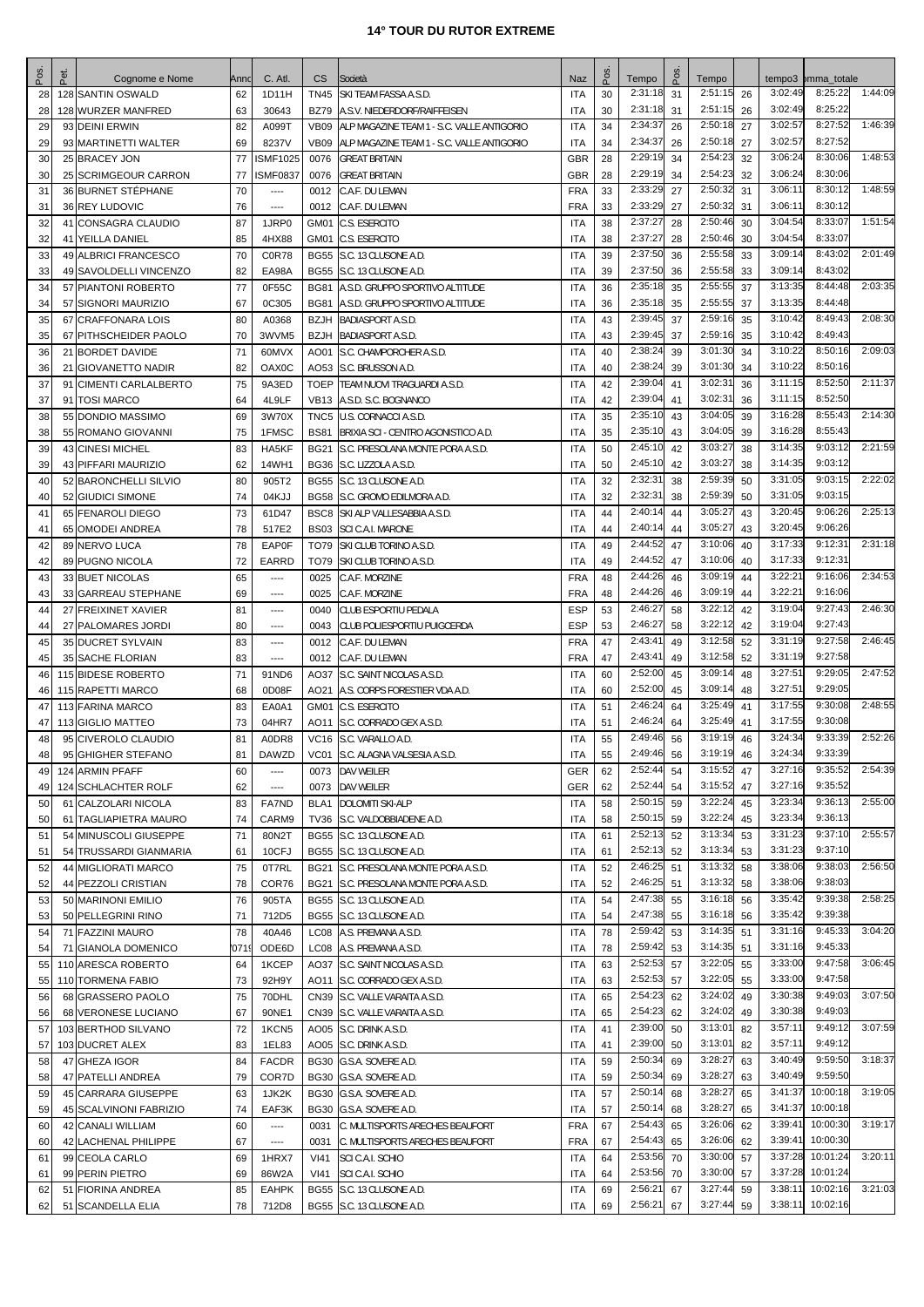| Pos      | Pet. | Cognome e Nome                          | Anno     | C. Atl.            | CS               | Società                                                                        | Naz                      | P <sub>OS</sub> | Tempo              | Pos      | Tempo              |          |                    | tempo3 bmma_totale           |         |
|----------|------|-----------------------------------------|----------|--------------------|------------------|--------------------------------------------------------------------------------|--------------------------|-----------------|--------------------|----------|--------------------|----------|--------------------|------------------------------|---------|
| 63       |      | 32 LEULIET FREDERIC                     | 77       | $---$              | 0010             | C.A.F. CLUSES                                                                  | SUI                      | 76              | 2:58:45            | 73       | 3:33:38            | 54       | 3:32:16            | 10:04:39                     | 3:23:26 |
| 63       |      | 32 PERREARD XAVIER                      | 65       | $^{***}$           | 0010             | C.A.F. CLUSES                                                                  | <b>FRA</b>               | 76              | 2:58:45            | 73       | 3:33:38            | 54       | 3:32:16            | 10:04:39                     |         |
| 64       |      | 130 RIVOIRA PIER BIAGIO                 |          | 03M63              |                  | CN14 S.C. VALLI OCCITANE A.D.                                                  | <b>ITA</b>               | 68              | 2:56:03            | 60       | 3:22:55            | 70       | 3:46:48            | 10:05:46                     | 3:24:33 |
| 64       |      | 130 SCRIMADORE FRANCESCO                |          | 3W6TD              |                  | CN14 S.C. VALLI OCCITANE A.D.                                                  | <b>ITA</b>               | 68              | 2:56:03            | 60       | 3:22:55            | 70       | 3:46:48            | 10:05:46                     |         |
| 65       |      | 69 IAVELLI GIANLUCA                     | 83       | EAFLR              |                  | CN40 S.C. TRE RIFUGI C.A.I. MONDOVI' A.S.D.                                    | <b>ITA</b>               | 79              | 3:00:05            | 61       | 3:23:32            | 68       | 3:45:06            | 10:08:43                     | 3:27:30 |
| 65       |      | 69 MOLINENGO CLAUDIO                    | 64       | <b>HAA81</b>       |                  | CN40 S.C. TRE RIFUGI C.A.I. MONDOVI' A.S.D.                                    | <b>ITA</b>               | 79              | 3:00:05<br>2:56:42 | 61       | 3:23:32<br>3:34:11 | 68       | 3:45:06<br>3:39:24 | 10:08:43<br>10:10:17         | 3:29:04 |
| 66       |      | 117 CUNEAZ LAURENT                      | 80<br>76 | 06C8K<br>03NCV     |                  | AO37 S.C. SAINT NICOLAS A.S.D.                                                 | <b>ITA</b><br><b>ITA</b> | 70<br>70        | 2:56:42            | 75<br>75 | 3:34:11            | 61<br>61 | 3:39:24            | 10:10:17                     |         |
| 66<br>67 |      | 117 JOUX CHRISTIAN<br>105 BIONAZ CESARE | 74       | 03NCC              |                  | AO58 SKI CLUB PILA A.S.D.<br>AO05 S.C. DRINK A.S.D.                            | <b>ITA</b>               | 72              | 2:57:02            | 80       | 3:35:48            | 60       | 3:38:48            | 10:11:38                     | 3:30:25 |
| 67       |      | 105 CARGNINO ANDREA                     | 65       | A1158              |                  | AO11 S.C. CORRADO GEX A.S.D.                                                   | <b>ITA</b>               | 72              | 2:57:02            | 80       | 3:35:48            | 60       | 3:38:48            | 10:11:38                     |         |
| 68       |      | 116 BRETTI GIACOMO                      | 79       | CAAZD              |                  | AO37 S.C. SAINT NICOLAS A.S.D.                                                 | <b>ITA</b>               | 71              | 2:56:55            | 78       | 3:34:46            | 64       | 3:41:03            | 10:12:44                     | 3:31:31 |
| 68       |      | 116 MONTI LUCA                          | 71       | O1ENP              |                  | AO53 S.C. BRUSSON A.D.                                                         | <b>ITA</b>               | 71              | 2:56:55            | 78       | 3:34:46            | 64       | 3:41:03            | 10:12:44                     |         |
| 69       |      | 96 DEALBERTIS LORENZO                   | 78       | <b>HAPTM</b>       |                  | VC16 S.C. VARALLO A.D.                                                         | <b>ITA</b>               | 74              | 2:57:57            | 74       | 3:33:52            | 69       | 3:46:29            | 10:18:18                     | 3:37:05 |
| 69       |      | 96 DEGASPARIS ANDREA                    | 81       | AEKED              |                  | VC01 S.C. ALAGNA VALSESIA A.S.D.                                               | <b>ITA</b>               | 74              | 2:57:57            | 74       | 3:33:52            | 69       | 3:46:29            | 10:18:18                     |         |
| 70       |      | 123 PIGAGLIO ANDREA                     | 83       | 1A4M5              |                  | CN40 S.C. TRE RIFUGI C.A.I. MONDOVI' A.S.D.                                    | <b>ITA</b>               | 105             | 3:15:12            | 63       | 3:24:21            | 66       | 3:41:46            | 10:21:19                     | 3:40:06 |
| 70       |      | <b>123 TOMATIS KATIA</b>                | 81       | <b>EAFLW</b>       |                  | CN40 S.C. TRE RIFUGI C.A.I. MONDOVI' A.S.D.                                    | <b>ITA</b>               | 105             | 3:15:12            | 63       | 3:24:21            | 66       | 3:41:46            | 10:21:19                     |         |
| 71       |      | 64 BANI FRANCO                          | 67       | 61AR9              |                  | <b>BS03 SCI C.A.I. MARONE</b>                                                  | <b>ITA</b>               | 82              | 3:00:41            | 79       | 3:35:03            | 72       | 3:47:16            | 10:23:00                     | 3:41:47 |
| 71       |      | 64 CRISTINI FABIO                       | 74       | 3DF9E              |                  | <b>BS03 SCI C.A.I. MARONE</b>                                                  | ITA                      | 82              | 3:00:41            | 79       | 3:35:03            | 72       | 3:47:16            | 10:23:00                     |         |
| 72       |      | 84 PEDRANZ STEFANO                      | 76       | 85RCP              |                  | TND1 S.C. BRENTA TEAM A.D.                                                     | <b>ITA</b>               | 83              | 3:01:13            | 87       | 3:40:25            | 67       | 3:42:22            | 10:24:00                     | 3:42:47 |
| 72       |      | 84 PILATI MICHELE                       | 82       | A107F              | TND <sub>1</sub> | S.C. BRENTA TEAM A.D.                                                          | <b>ITA</b>               | 83              | 3:01:13            | 87       | 3:40:25            | 67       | 3:42:22            | 10:24:00<br>10:24:44         | 3:43:31 |
| 73       |      | 34 GEYDET NICOLAS                       | 83       | $\cdots$           | 0025             | C.A.F. MORZINE                                                                 | <b>FRA</b>               | 89              | 3:03:35<br>3:03:35 | 76       | 3:34:18<br>3:34:18 | 71       | 3:46:51<br>3:46:51 | 10:24:44                     |         |
| 73<br>74 |      | 34 MONTEGANI ERIC<br>97 GUASINA GIORGIO | 61<br>61 | $\cdots$<br>3VYYYN | 0025<br>VI41     | C.A.F. MORZINE<br><b>SCI C.A.I. SCHIO</b>                                      | <b>FRA</b><br><b>ITA</b> | 89<br>73        | 2:57:18            | 76<br>77 | 3:34:22            | 71<br>78 | 3:53:08            | 10:24:48                     | 3:43:35 |
| 74       |      | 97 ZANOTELLI TOMMY                      | 65       | 9201T              | <b>VI41</b>      | SCI C.A.I. SCHIO                                                               | <b>ITA</b>               | 73              | 2:57:18            | 77       | 3:34:22            | 78       | 3:53:08            | 10:24:48                     |         |
| 75       |      | 98 FRIZZO DAVIDE                        | 65       | DA8DL              | VI41             | SCI C.A.I. SCHIO                                                               | <b>ITA</b>               | 80              | 3:00:05            | 83       | 3:37:55            | 75       | 3:47:51            | 10:25:51                     | 3:44:38 |
| 75       |      | 98 MATTIELLO SAMUELE                    | 72       | FA6N0              | VI41             | <b>SCI C.A.I. SCHIO</b>                                                        | <b>ITA</b>               | 80              | 3:00:05            | 83       | 3:37:55            | 75       | 3:47:51            | 10:25:51                     |         |
| 76       |      | 120 ALLIOD MICHELE                      | 81       | 10415              |                  | AO53 S.C. BRUSSON A.D.                                                         | <b>ITA</b>               | 81              | 3:00:15            | 82       | 3:36:48            | 76       | 3:49:14            | 10:26:17                     | 3:45:04 |
| 76       |      | 120 GANIS GABRIEL                       | 81       | EARW8              | AO53             | S.C. BRUSSON A.D.                                                              | <b>ITA</b>               | 81              | 3:00:15            | 82       | 3:36:48            | 76       | 3:49:14            | 10:26:17                     |         |
| 77       |      | 129 CALLIGARIS MASSIMO                  | 69       | 72913              |                  | UD58 U.S. ALDO MORO LATTERIE FRIULANE                                          | <b>ITA</b>               | 86              | 3:01:48            | 88       | 3:42:38            | 73       | 3:47:25            | 10:31:51                     | 3:50:38 |
| 77       |      | 129 MORO PIO                            | 62       | 4AM10              |                  | UD58 U.S. ALDO MORO LATTERIE FRIULANE                                          | <b>ITA</b>               | 86              | 3:01:48            | 88       | 3:42:38            | 73       | 3:47:25            | 10:31:51                     |         |
| 78       |      | 58 BRIZZO ANTONIO                       | 69       | <b>EAKFZ</b>       |                  | BG81 A.S.D. GRUPPO SPORTIVO ALTITUDE                                           | <b>ITA</b>               | 88              | 3:03:30            | 71       | 3:33:09            | 80       | 3:55:53            | 10:32:32                     | 3:51:19 |
| 78       |      | 58 CASATI FABRIZIO                      | 68       | 00EXD              | MIEO             | PELL E OSS MONZA U.O.E.I. A.S.D.                                               | ITA                      | 88              | 3:03:30            | 71       | 3:33:09            | 80       | 3:55:53            | 10:32:32                     |         |
| 79       |      | 30 BINET ALAIN                          | 64       | ----               | 0078             | DOUANE FRANCAISE ÉLITE                                                         | <b>FRA</b>               | 98              | 3:11:33            | 72       | 3:33:26            | 79       | 3:53:33            | 10:38:32                     | 3:57:19 |
| 79       |      | 30 FONTAINE OLIVIER                     | 71       | ----               | 0078             | DOUANE FRANCAISE ÉLITE                                                         | <b>FRA</b>               | 98              | 3:11:33            | 72       | 3:33:26            | 79       | 3:53:33            | 10:38:32                     |         |
| 80       |      | 94 MERGOZZI CRISTIANO                   | 79       | EAT2W              |                  | AO47 S.C. CERVINO VALTOURNENCHE A.S.D.                                         | <b>ITA</b>               | 94              | 3:07:20            | 84       | 3:38:52            | 84       | 4:01:27            | 10:47:39                     | 4:06:26 |
| 80       |      | 94 SUMMA GIANLUCA                       | 68       | <b>CONCL</b>       |                  | VB13 A.S.D. S.C. BOGNANCO                                                      | <b>ITA</b>               | 94              | 3:07:20            | 84       | 3:38:52            | 84       | 4:01:27            | 10:47:39                     |         |
| 81       |      | 87 BAIARDI LUCA                         | 63       | CAJA9              |                  | AO11 S.C. CORRADO GEX A.S.D.                                                   | <b>ITA</b>               | 103             | 3:14:39            | 85       | 3:39:33            | 81       | 3:56:24            | 10:50:36                     | 4:09:23 |
| 81       |      | 87 TARDITI DAVIDE                       | 78       | CAR <sub>26</sub>  |                  | TO18 S.C. VALCHIUSELLA                                                         | <b>ITA</b>               | 103             | 3:14:39            | 85       | 3:39:33            | 81       | 3:56:24            | 10:50:36                     |         |
| 82       |      | 60 DALL'O' DENIS                        | 74       | AA992              | BLA1             | <b>DOLOMITI SKI-ALP</b>                                                        | <b>ITA</b>               | 84              | 3:01:23            | 102      | 4:06:17            | 74       | 3:47:43            | 10:55:23                     | 4:14:10 |
| 82       |      | 60 DE MIN IVAN                          | 70       | 8779M              | BLA1             | <b>DOLOMITI SKI-ALP</b>                                                        | <b>ITA</b>               | 84              | 3:01:23            | 102      | 4:06:17<br>3:48:41 | 74       | 3:47:43<br>4:00:55 | 10:55:23<br>10:59:12         | 4:17:59 |
| 83<br>83 |      | 48 BONORIS PIETRO                       | 85<br>73 | 1EVDM              |                  | BG36 S.C. LIZZOLA A.S.D.                                                       | <b>ITA</b>               | 97<br>97        | 3:09:36<br>3:09:36 | 90<br>90 | 3:48:41            | 83       |                    | 4:00:55 10:59:12             |         |
| 84       |      | 48 FERRARI PAOLO<br>104 GAGGINO MASSIMO | 73       | 618V6<br>HATT9     |                  | BG21 S.C. PRESOLANA MONTE PORA A.S.D.<br>AO05 S.C. DRINK A.S.D.                | <b>ITA</b><br>ITA        | 93              | 3:07:02            | 89       | 3:44:58            | 83<br>86 | 4:08:23            | 11:00:23                     | 4:19:10 |
| 84       |      | 104 VALLOSIO SERGIO                     | 72       | 60XHT              |                  | AO05 S.C. DRINK A.S.D.                                                         | <b>ITA</b>               | 93              | 3:07:02            | 89       | 3:44:58            | 86       | 4:08:23            | 11:00:23                     |         |
| 85       |      | 82 BONETTI DENIS                        | 88       | EA7TR              |                  | TND1 S.C. BRENTA TEAM A.D.                                                     | ITA                      | 95              | 3:08:23            | 97       | 4:00:12            | 77       | 3:52:26            | 11:01:01                     | 4:19:48 |
| 85       |      | 82 CORNELLA LUCA                        | 82       | HAEN1              |                  | TNA4 S.C. VALLE DEI LAGHI A.D.                                                 | <b>ITA</b>               | 95              | 3:08:23            | 97       | 4:00:12            | 77       | 3:52:26            | 11:01:01                     |         |
| 86       |      | 111 DA COL ALBERTO                      | 86       | 0D72L              |                  | AO11 S.C. CORRADO GEX A.S.D.                                                   | <b>ITA</b>               | 90              | 3:04:38            | 81       | 3:36:37            | 94       | 4:23:20            | 11:04:35                     | 4:23:22 |
| 86       |      | 111 TURCOTTI ANDRÉ                      | 86       | 1ELOV              |                  | AO23 S.C. GRAN SAN BERNARDO A.S.D.                                             | ITA                      | 90              | 3:04:38            | 81       | 3:36:37            | 94       | 4:23:20            | 11:04:35                     |         |
| 87       |      | 112 ANSERMÉ ALESSANDRO                  | 85       | 1EMJ9              |                  | AO53 S.C. BRUSSON A.D.                                                         | <b>ITA</b>               | 77              | 2:59:13            | 86       | 3:40:15            | 99       | 4:26:30            | 11:05:58                     | 4:24:45 |
| 87       |      | 112 ARVAT STEFANO                       | 68       | 1ELLH              |                  | AO11 S.C. CORRADO GEX A.S.D.                                                   | ITA                      | 77              | 2:59:13            | 86       | 3:40:15            | 99       | 4:26:30            | 11:05:58                     |         |
| 88       |      | 114 GAIDA MARCO                         | 64       | 0D07W              |                  | AO11 S.C. CORRADO GEX A.S.D.                                                   | ITA                      | 100             | 3:11:51            | 94       | 3:57:09            | 85       | 4:04:51            | 11:13:51                     | 4:32:38 |
| 88       |      | 114 RUATTO MARIO                        | 65       | 60TMF              |                  | AO30 S.C. MONT NERY A.S.D.                                                     | ITA                      | 100             | 3:11:51            | 94       | 3:57:09            | 85       | 4:04:51            | 11:13:51                     |         |
| 89       |      | 90 BERGERETTI DANIELE                   | 86       | DAKZ2              |                  | TOEP   TEAM NUOVI TRAGUARDI A.S.D.                                             | <b>ITA</b>               | 92              | 3:06:53            | 100      | 4:02:23            | 87       | 4:09:25            | 11:18:41                     | 4:37:28 |
| 89       |      | 90 BERTA LUCA                           | 83       | EARAP              |                  | TO79 SKI CLUB TORINO A.S.D.                                                    | <b>ITA</b>               | 92              | 3:06:53            | 100      | 4:02:23            | 87       | 4:09:25            | 11:18:41                     |         |
| 90       |      | 88 ALBERELLI PAOLO                      | 73       | HAM69              |                  | AO59 S.C. VALSAVARENCHE A.S.D.                                                 | <b>ITA</b>               | 101             | 3:13:01            | 92       | 3:56:30            | 88       | 4:11:27            | 11:20:58                     | 4:39:45 |
| 90       |      | 88 COCITO PAOLO                         | 74       | HATL6              |                  | TO41 S.C. CALUSO A.D.                                                          | ITA                      | 101             | 3:13:01            | 92       | 3:56:30            | 88       | 4:11:27            | 11:20:58                     | 4:42:47 |
| 91       |      | 106 GOTTARDELLI GIUSEPPE                | 61       | 1EJMD              |                  | AO05 S.C. DRINK A.S.D.                                                         | ITA                      | 96              | 3:09:05            | 96       | 3:59:34            | 90       | 4:15:21            | 11:24:00                     |         |
| 91       |      | 106 PICHI GIORGIO                       | 69       | 85TXY              |                  | AO05 S.C. DRINK A.S.D.                                                         | ITA                      | 96<br>102       | 3:09:05<br>3:13:41 | 96<br>98 | 3:59:34<br>4:00:32 | 90<br>89 | 4:11:56            | 4:15:21 11:24:00<br>11:26:09 | 4:44:56 |
| 92       |      | 56 SIGNORELLI LUIGI                     | 64       | <b>DAWNL</b>       |                  | BG81   A.S.D. GRUPPO SPORTIVO ALTITUDE<br>BG81 A.S.D. GRUPPO SPORTIVO ALTITUDE | ITA<br><b>ITA</b>        | 102             | 3:13:41            | 98       | 4:00:32            | 89       | 4:11:56            | 11:26:09                     |         |
| 92       |      | 56 TAVOLARI LUCA<br>127 BONETTI CLAUDIO | 69       | AAKZ9<br>51MP3     |                  |                                                                                | <b>ITA</b>               | 110             | 3:22:12            | 99       | 4:02:02            | 91       | 4:15:36            | 11:39:50                     | 4:58:37 |
| 93<br>93 |      | 127 CARRARA ELIA                        | 62<br>58 | 3W2HW              |                  | BG30 G.S.A. SOVERE A.D.<br>BG30 G.S.A. SOVERE A.D.                             | ITA                      | 110             | 3:22:12            | 99       | 4:02:02            | 91       |                    | 4:15:36 11:39:50             |         |
| 94       |      | 46 CANINI GIAN FRANCO                   | 72       | 0397M              |                  | BG30 G.S.A. SOVERE A.D.                                                        | ITA                      | 107             | 3:20:39            | 93       | 3:57:06            | 97       | 4:24:20            | 11:42:05                     | 5:00:52 |
| 94       |      | 46 MARTINAZZOLI ANDREA                  | 75       | 924CM              |                  | BG30 G.S.A. SOVERE A.D.                                                        | ITA                      | 107             | 3:20:39            | 93       | 3:57:06            | 97       | 4:24:20            | 11:42:05                     |         |
| 95       |      | 62 DE VETTORI CARLO                     | 76       | 8779F              | BLA1             | DOLOMITI SKI-ALP                                                               | ITA                      | 114             | 3:26:44            | 104      | 4:11:12            | 92       | 4:19:01            | 11:56:57                     | 5:15:44 |
| 95       |      | 62 LOT ALFIO                            | 71       | <b>DAFHD</b>       |                  | <b>BLA1 DOLOMITI SKI-ALP</b>                                                   | ITA                      | 114             | 3:26:44            | 104      | 4:11:12            | 92       |                    | 4:19:01 11:56:57             |         |
| 96       |      | 102 MERCURIALI MASSIMILIANO             | 64       | DAT3Y              |                  | AO04 S.C. VAL D'AYAS A.S.D.                                                    | ITA                      | 113             | 3:25:55            | 103      | 4:08:59            | 98       | 4:26:11            | 12:01:05                     | 5:19:52 |
| 96       |      | 102 MERLET DENIS                        | 69       | 3VWPX              |                  | AO04 S.C. VAL D'AYAS A.S.D.                                                    | <b>ITA</b>               | 113             | 3:25:55            | 103      | 4:08:59            | 98       | 4:26:11            | 12:01:05                     |         |
| 97       |      | 75 FANTINI ENRICO                       | 68       | 9AA6Y              |                  | PN28 A.S.D. MONTANAIA RACING                                                   | <b>ITA</b>               | 108             | 3:21:12            | 110      | 4:20:44            | 93       | 4:20:45            | 12:02:41                     | 5:21:28 |
| 97       |      | 75 STRAMARE LUCA                        | 74       | FA5C0              |                  | PN28 A.S.D. MONTANAIA RACING                                                   | ITA                      | 108             | 3:21:12            | 110      | 4:20:44            | 93       | 4:20:45            | 12:02:41                     |         |
| 98       |      | 83 BARTOLI FABRIZIO                     | 86       | CAEAL              |                  | TNC5 U.S. CORNACCI A.S.D.                                                      | ITA                      | 104             | 3:15:04            | 107      | 4:14:59            | 102      | 4:34:55            | 12:04:58                     | 5:23:45 |
| 98       |      | 83 GUARDINI MATTEO                      | 88       | FADJ4              |                  | TNC5 U.S. CORNACCI A.S.D.                                                      | ITA                      | 104             | 3:15:04 107        |          | 4:14:59 102        |          |                    | 4:34:55 12:04:58             |         |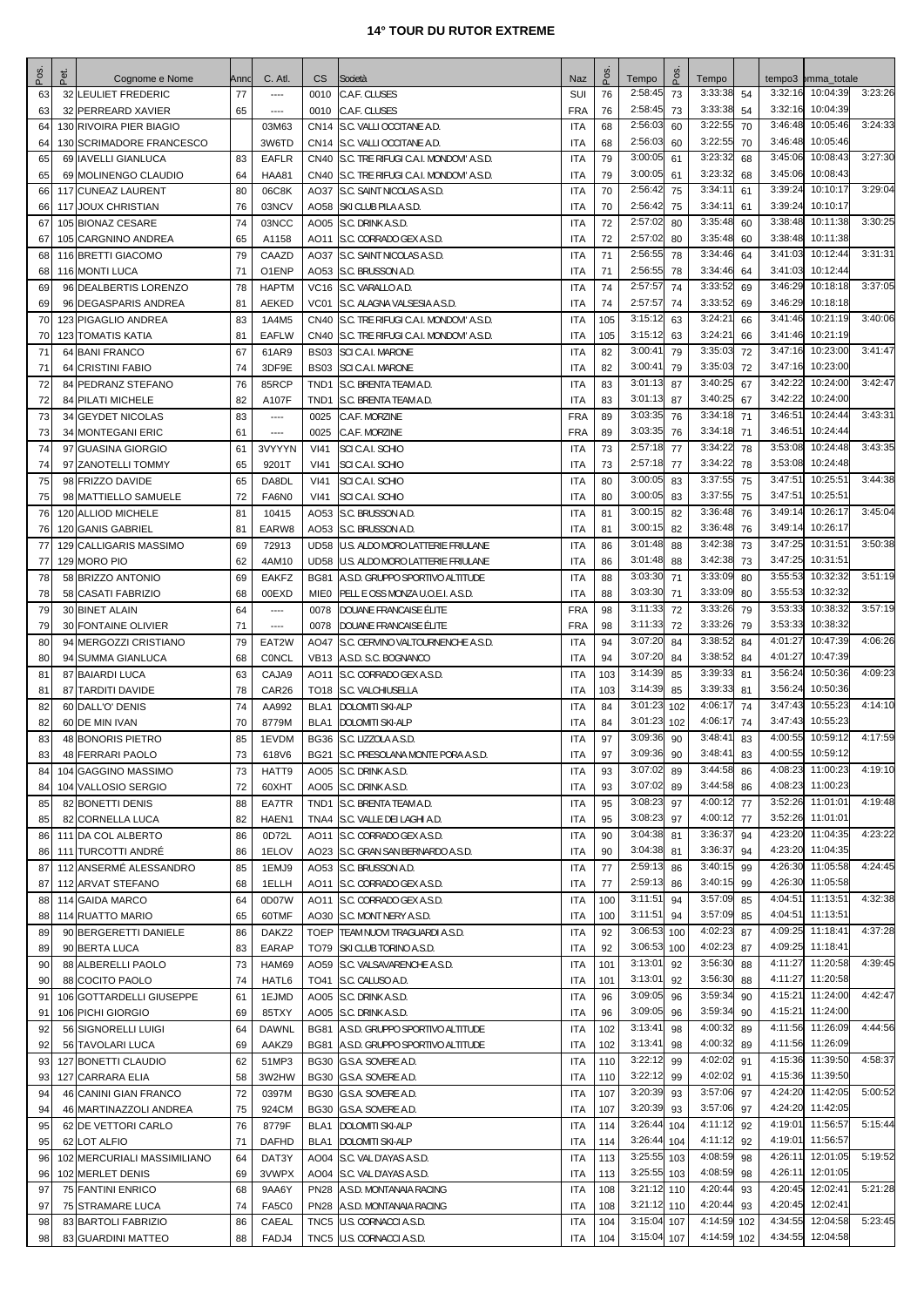| Pos                    | Pet. | Cognome e Nome                                 | Anno     | C. Atl.          | CS.          | Società                                                                 | Naz                      | Pos             | Tempo                  | P <sub>os</sub>  | Tempo                    |                        |                    | tempo3 pmma_totale   |         |
|------------------------|------|------------------------------------------------|----------|------------------|--------------|-------------------------------------------------------------------------|--------------------------|-----------------|------------------------|------------------|--------------------------|------------------------|--------------------|----------------------|---------|
| 99                     |      | 66 BECCHETTI DAVIDE                            | 82       | 0E81C            | <b>BS84</b>  | S.C. CONCESIO A.S.D.                                                    | <b>ITA</b>               | 106             | 3:16:14                | 105              | 4:13:41                  | 103                    | 4:36:53            | 12:06:48             | 5:25:35 |
| 99                     |      | 66 BERSINI FLAVIANO                            | 53       | 3VR5X            |              | BS84 S.C. CONCESIO A.S.D.                                               | <b>ITA</b>               | 106             | 3:16:14                | 105              | 4:13:41                  | 103                    | 4:36:53            | 12:06:48             |         |
| 100                    |      | 122 BERTINARIA ALBERTO                         | 72       | EA81N            |              | AO59 S.C. VALSAVARENCHE A.S.D.                                          | <b>ITA</b>               | 112             | $3:23:16$ 111          |                  | 4:20:48                  | 96                     | 4:24:00            | 12:08:04             | 5:26:51 |
| 100                    |      | 122 COCITO CARLO                               | 76       | HAM67            |              | AO59 S.C. VALSAVARENCHE A.S.D.                                          | <b>ITA</b>               | 112             | 3:23:16 111            |                  | 4:20:48                  | 96                     | 4:24:00            | 12:08:04             |         |
| 101                    |      | 74 CARLOT FRANCO                               | 68       | 84R39            |              | PN28 A.S.D. MONTANAIA RACING                                            | <b>ITA</b>               | 111             | 3:22:2                 | 109              | 4:15:14                  | 101                    | 4:33:18            | 12:10:56             | 5:29:43 |
| 101                    |      | 74 SANSONETTI PAOLO                            | 69       | 84R38            |              | <b>PN28   A.S.D. MONTANAIA RACING</b>                                   | <b>ITA</b>               | 111             | 3:22:24                | 109              | 4:15:14                  | 101                    | 4:33:18            | 12:10:56             |         |
| 102                    |      | 80 BAUDIN ALDO                                 | 84       | 0AVL6            |              | AO01   S.C. CHAMPORCHER A.S.D.                                          | <b>ITA</b>               | 115             | 3:30:02                | 106              | 4:14:56                  | 100                    | 4:29:49            | 12:14:47             | 5:33:34 |
| 102                    |      | 80 TOSI GIULIA                                 | 77       | 92FME            | VC01         | S.C. ALAGNA VALSESIA A.S.D.                                             | <b>ITA</b>               | 115             | 3:30:02                | 106              | 4:14:56                  | 100                    | 4:29:49            | 12:14:47             |         |
| 103                    |      | 73 CODEGHINI ALESSIO                           | 66       | 1C579            |              | NO25 S.C. GOZZANO A.S.D.                                                | <b>ITA</b>               | 119             | 3:54:10                | 112              | 4:20:51                  | 95                     | 4:23:40            | 12:38:41             | 5:57:28 |
| 103                    |      | 73 ROLANDO FABRIZIO<br>101 BOSON CORRADO       | 71       | D0F2F            |              | VB12 S.C. VALLE ANZASCA A.D.                                            | <b>ITA</b>               |                 | 3:54:10 112<br>3:40:48 |                  | 4:20:51<br>4:15:09       | 95<br>105              | 4:23:40<br>4:49:52 | 12:38:41<br>12:45:49 | 6:04:36 |
| 104<br>104             |      | 101 PICA MASSIMO                               | 65<br>61 | 04HMD<br>0DO69   | AO01         | AO49 S.C. VALGRISENCHE A.S.D.<br>S.C. CHAMPORCHER A.S.D.                | <b>ITA</b><br><b>ITA</b> | 118<br>118      | 3:40:48                | 108<br>108       | 4:15:09                  | 105                    | 4:49:52            | 12:45:49             |         |
| 105                    |      | 100 PERIN TIZIANO                              | 73       | FA6N3            | VI41         | SCI C.A.I. SCHIO                                                        | <b>ITA</b>               | 116             | 3:34:25                | 114              | 4:55:06                  | 104                    | 4:37:35            | 13:07:06             | 6:25:53 |
| 105                    |      | 100 RENIERO JHONNY                             | 79       | HA74A            | <b>VI41</b>  | SCI C.A.I. SCHIO                                                        | <b>ITA</b>               | 116             | 3:34:25 114            |                  | 4:55:06                  | 104                    | 4:37:35            | 13:07:06             |         |
| 106                    |      | 76 PADESI RICCARDO                             | 67       | 19J1C            |              | PN28 A.S.D. MONTANAIA RACING                                            | <b>ITA</b>               | 117             | 3:37:13                | 113              | 4:47:25                  | 106                    | 4:51:40            | 13:16:18             | 6:35:05 |
| 106                    |      | 76 PERESSUTTI PIERLUIGI                        | 67       | FA5AT            |              | <b>PN28   A.S.D. MONTANAIA RACING</b>                                   | <b>ITA</b>               | 117             | 3:37:13                | 113              | 4:47:25                  | 106                    | 4:51:40            | 13:16:18             |         |
| <b>NA</b>              |      | 13 BLANC PHILIPPE                              | 81       | <b>ISMF0478</b>  |              | FFME SQUADRA NAZIONALE FRANCIA                                          | <b>FRA</b>               | $\overline{7}$  | 2:08:14                | 13               | 2:32:12                  | <b>NA</b>              |                    |                      |         |
| NA.                    |      | 13 PREMAT MARTIAL                              | 77       |                  |              | ISMF0710 FFME SQUADRA NAZIONALE FRANCIA                                 | <b>FRA</b>               | $\overline{7}$  | 2:08:14                | 13               | 2:32:12                  | <b>NA</b>              |                    |                      |         |
| <b>NA</b>              |      | 11 CABALLERO ORTEGA MIGUEL                     | 82       |                  |              | ISMF0706 FEDME SQUADRA NAZIONALE SPAGNA                                 | <b>ESP</b>               | 15              | 2:17:36                | $\overline{7}$   | 2:23:41                  | <b>NA</b>              | ---                |                      |         |
| NA                     |      | 11 PEREZ BRUNICARDI MANUEL                     | 78       |                  |              | ISMF0011 FEDME SQUADRA NAZIONALE SPAGNA                                 | <b>ESP</b>               | 15              | 2:17:36                | $\overline{7}$   | 2:23:41                  | <b>NA</b>              |                    |                      |         |
| <b>NA</b>              |      | 2 BUFFET YANNICH                               | 79       | <b>ISMF0967</b>  |              | FFME SQUADRA NAZIONALE FRANCIA                                          | <b>FRA</b>               | 8               | 2:11:12                | <b>NA</b>        | --                       | <b>NP</b>              | ---                |                      |         |
| NA                     |      | 2 PERRIER FLORENT                              | 73       | <b>ISMF0593</b>  | FFME         | SQUADRA NAZIONALE FRANCIA                                               | <b>FRA</b>               | 8               | 2:11:12                | <b>NA</b>        |                          | <b>NP</b>              |                    |                      |         |
| NA                     |      | 16 HUANG CHUNSEN                               | 86       | <b>ISMF0139</b>  | <b>CMA</b>   | SQUADRA NAZIONALE CINA                                                  | <b>CHN</b>               | 120             | 5:07:11                | 116              | 6:06:00                  | <b>NP</b>              | ---                |                      |         |
| NA                     |      | 16 JIN YUBO                                    | 87       | <b>ISMF0140</b>  | CMA          | SQUADRA NAZIONALE CINA                                                  | <b>CHN</b>               |                 | 5:07:11                | 116              | 6:00:00<br>3:01:59       | <b>NP</b>              |                    |                      |         |
| <b>NA</b>              |      | 29 DARBELLAY ALAIN                             | 80       | $\cdots$         | 0056         | <b>TEAM LA TRACE</b>                                                    | SUI                      | 46              | 2:41:08<br>2:41:08     | 40               | 3:01:59                  | <b>NA</b>              | ----               |                      |         |
| NA<br><b>NA</b>        |      | 29 FOURNIER LUCIEN<br>31 GALLAND MATHIEU       | 82<br>75 | ----<br>$\cdots$ | 0056<br>0078 | <b>TEAM LA TRACE</b><br>DOUANE FRANCAISE ÉLITE                          | SUI<br><b>FRA</b>        | 46<br>45        | 2:40:56                | 40<br>48         | 3:11:28                  | <b>NA</b><br><b>NA</b> | ----               |                      |         |
| NA                     |      | 31 GUILLAUME SYLVAIN                           | 68       | ----             | 0078         | DOUANE FRANCAISE ÉLITE                                                  | <b>FRA</b>               | 45              | 2:40:56                | 48               | 3:11:28                  | <b>NA</b>              |                    |                      |         |
| <b>NP</b>              |      | 39 FAZIO ALBERTO                               | 80       | 4DAPT            |              | CN03 S.C. GARESSIO A.D.                                                 | <b>ITA</b>               | <b>NP</b>       |                        | <b>NP</b>        |                          | <b>NP</b>              | ---                |                      |         |
| <b>NP</b>              |      | 39 FAZIO FULVIO                                | 76       | 3WP7D            |              | CN03 S.C. GARESSIO A.D.                                                 | <b>ITA</b>               |                 |                        |                  |                          | <b>NP</b>              |                    |                      |         |
| <b>NA</b>              |      | 53 FIENGO RAFFAELE                             | 74       | 3X64P            |              | BG55 S.C. 13 CLUSONE A.D.                                               | <b>ITA</b>               | 91              | 3:06:2                 | <b>NA</b>        |                          | <b>NP</b>              | ---                |                      |         |
| NA                     |      | 53 TRUSSARDI CHRISTIAN                         | 86       | 40591            |              | BG55 S.C. 13 CLUSONE A.D.                                               | <b>ITA</b>               | 91              | 3:06:27                | NA               |                          | <b>NP</b>              |                    |                      |         |
| <b>NP</b>              |      | 59 FERRARIS GIOVANNI                           | 65       | 358H1            |              | BI14 S.S. LA BUFAROLA                                                   | <b>ITA</b>               | <b>NP</b>       |                        | <b>NP</b>        |                          | <b>NP</b>              | ---                |                      |         |
| NP                     |      | 59 GARDINI GUIDO                               | 69       | 929AT            | BI14         | S.S. LA BUFAROLA                                                        | <b>ITA</b>               |                 |                        |                  |                          | <b>NP</b>              |                    |                      |         |
| <b>NA</b>              |      | 63 IRSARA RENE'                                | 71       | HAFR3            |              | <b>BZJH BADIA SPORT A.S.D.</b>                                          | <b>ITA</b>               | 99              | 3:11:48                | <b>NA</b>        |                          | <b>NP</b>              | ---                |                      |         |
| NA                     |      | 63 VERGINER ROMAN                              | 87       | 3RDPP            |              | <b>BZJH BADIASPORT A.S.D.</b>                                           | <b>ITA</b>               | 99              | 3:11:48                | NA               |                          | <b>NP</b>              |                    |                      |         |
| <b>NP</b>              |      | 70 ENRICI MAURIZIO                             | 78       | 0DM2N            |              | CN40 S.C. TRE RIFUGI C.A.I. MONDOVI' A.S.D.                             | <b>ITA</b>               | <b>NP</b>       |                        | <b>NP</b>        |                          | <b>NP</b>              | ----               |                      |         |
| <b>NP</b>              |      | 70 FIORITO DIEGO                               | 83       | AOC7N            |              | CN40 S.C. TRE RIFUGI C.A.I. MONDOVI' A.S.D.                             | <b>ITA</b>               |                 |                        |                  |                          | <b>NP</b>              |                    |                      |         |
| <b>NA</b>              |      | 72 DALLAZANNA FLAVIO                           | 64       | 60379            |              | AO37 S.C. SAINT NICOLAS A.S.D.                                          | <b>ITA</b>               | 66              | 2:54:39                | <b>NA</b>        |                          | <b>NP</b>              | ---                |                      |         |
| NA.                    |      | 72 TORRETTA FRANCO                             | 71       | 7004Y            |              | MIG8 S.C. 3 CAMPANILI A.D.                                              | <b>ITA</b>               | 66              | 2:54:39                | <b>NA</b>        |                          | <b>NP</b>              |                    |                      |         |
| <b>NP</b>              |      | 77 GIORDANI MASSIMO                            | 81       | 627M3            |              | SO05 A.S.D. LANZADA                                                     | <b>ITA</b>               | <b>NP</b>       |                        | <b>NP</b>        |                          | <b>NP</b>              | ----               |                      |         |
| <b>NP</b><br><b>NP</b> |      | 77 MASA MAURIZIO                               | 73       | 36H1A            |              | SO05 A.S.D. LANZADA                                                     | <b>ITA</b><br><b>ITA</b> | <b>NP</b>       |                        | <b>NP</b>        |                          | NP<br><b>NP</b>        | ---                |                      |         |
| <b>NP</b>              |      | 78 BELTRAMINI MAURIZIO<br>78 MUFFATTI FEDERICO | 76<br>75 | FA7CF<br>CA4MV   |              | SO09 A.S.D. POL. ALBOSAGGIA<br>SO09 A.S.D. POL. ALBOSAGGIA              | <b>ITA</b>               |                 |                        |                  |                          | <b>NP</b>              |                    |                      |         |
| <b>NP</b>              |      | 85 MOCHEN CLAUDIO                              | 81       | 65N05            |              | TND1 S.C. BRENTA TEAM A.D.                                              | <b>ITA</b>               | <b>NP</b>       |                        | <b>NP</b>        |                          | <b>NP</b>              | ---                |                      |         |
| NP                     |      | 85 NICOLODI MARCO                              | 75       | 3CX53            | TND1         | S.C. BRENTA TEAM A.D.                                                   | <b>ITA</b>               |                 |                        |                  |                          | <b>NP</b>              |                    |                      |         |
| <b>NP</b>              |      | 86 MARCO PANCHERI                              | 68       | 91M0E            |              | TND1 S.C. BRENTA TEAM A.D.                                              | <b>ITA</b>               | NP              |                        | <b>NP</b>        |                          | <b>NP</b>              | ---                |                      | ----    |
| NP                     |      | 86 PANIZZA LORIS                               | 80       | 64738            |              | TND1 S.C. BRENTA TEAM A.D.                                              | <b>ITA</b>               |                 |                        |                  |                          | <b>NP</b>              |                    |                      |         |
| NA                     |      | 92 BIGGIO PINO                                 | 74       | F05PY            |              | VB13 ALP MAGAZINE TEAM 2 - S.C. BOGNANCO                                | <b>ITA</b>               | 109             | 3:21:59                | 95               | 3:57:29                  | <b>NA</b>              | ---                |                      | ----    |
| NA.                    |      | 92 SCANDROGLIO LORENZO                         | 69       | DAXR6            |              | VA5E   ALP MAGAZINE TEAM 2 - S.C. GALLARATE                             | <b>ITA</b>               | 109             | 3:21:59                | 95               | 3:57:29                  | <b>NA</b>              |                    |                      |         |
| <b>NP</b>              |      | 107 ROSAIRE ERIK                               | 81       | HAC7P            |              | AO06 G.S. VV.FF. G.GODIOZ A.S.D.                                        | <b>ITA</b>               | <b>NP</b>       |                        | <b>NP</b>        |                          | <b>NP</b>              | ---                |                      | $---$   |
| NP                     |      | 107 VUILLERMOZ DIEGO                           | 80       | A10H3            |              | AO06 G.S. VV.FF. G.GODIOZ A.S.D.                                        | <b>ITA</b>               |                 |                        |                  |                          | <b>NP</b>              |                    |                      |         |
| NA                     |      | 108 CHENEY THIERRY                             | 78       | 92AH1            |              | AO11 S.C. CORRADO GEX A.S.D.                                            | <b>ITA</b>               | 56              | 2:50:12                | 66               | 3:26:08                  | <b>NA</b>              | ---                |                      |         |
| NA.                    |      | 108 PANZERA LORENZO                            | 70       | 81FX1            |              | AO11 S.C. CORRADO GEX A.S.D.                                            | <b>ITA</b>               | 56              | 2:50:12                | 66               | 3:26:08                  | <b>NA</b>              |                    |                      |         |
| NA                     |      | 109 ROSAZZA BURO AMOS                          | 69       | FAJ93            |              | AO11 S.C. CORRADO GEX A.S.D.                                            | <b>ITA</b>               | 87              | 3:02:58                | 91               | 3:52:53                  | <b>NA</b>              | ---                |                      | ----    |
| NA.                    |      | 109 TROPIANO ANDREA                            | 74       | 60PA4            |              | AO11 S.C. CORRADO GEX A.S.D.                                            | <b>ITA</b>               | 87              | 3:02:58                | 91               | 3:52:53                  | <b>NA</b>              |                    |                      |         |
| NA.                    |      | 118 BIANCHI VINCENT                            | 71       | 85VL4            |              | AO37 S.C. SAINT NICOLAS A.S.D.                                          | <b>ITA</b>               | 85              | 3:01:37                | 101              | 4:03:48<br>4:03:48       | <b>NA</b>              | ---                |                      |         |
| NA.<br>NP              |      | 118 MIGLIETTA MARCO<br>119 BEVOLO CLAUDIO      | 63       | 68EF3<br>9AAFY   |              | AO37 S.C. SAINT NICOLAS A.S.D.<br>AO50 A.S.D. S.C. GRESSONEY MONTE ROSA | <b>ITA</b><br><b>ITA</b> | 85<br><b>NP</b> | 3:01:37                | 101<br><b>NP</b> |                          | <b>NA</b><br><b>NP</b> | ---                |                      | ----    |
| NP                     |      | 119 COLLE' FRANCO                              | 64<br>78 | 4LRED            |              | AO50   A.S.D. S.C. GRESSONEY MONTE ROSA                                 | <b>ITA</b>               |                 |                        |                  |                          | <b>NP</b>              |                    |                      |         |
| <b>NP</b>              |      | 121 COCITO LUIGI                               | 70       | 9A3EK            |              | AO54 S.C. COURMAYEUR MONTE BIANCO A.S.D.                                | <b>ITA</b>               | <b>NP</b>       |                        | <b>NP</b>        | $\overline{\phantom{a}}$ | <b>NP</b>              | ---                |                      | $---$   |
| NP                     |      | 121 GHEZZI PATRICK                             | 84       | AALJK            |              | TND1 S.C. BRENTA TEAM A.D.                                              | ITA                      |                 |                        |                  |                          | <b>NP</b>              |                    |                      |         |
| NA                     |      | 126 PALLAIS MAURO ALIDORO                      | 63       | A10M4            |              | AO11 S.C. CORRADO GEX A.S.D.                                            | ITA                      | 75              | 2:57:59                | <b>NA</b>        | $\overline{a}$           | <b>NP</b>              | ----               |                      | ----    |
| NA.                    |      | 126 PELLISSIER GIORGIO                         | 54       | 01LLC            |              | AO36 S.C. GRANTA PAREY A.D.                                             | ITA                      | 75              | 2:57:59 NA             |                  |                          | <b>NP</b>              |                    |                      |         |
|                        |      |                                                |          |                  |              |                                                                         |                          |                 |                        |                  |                          |                        |                    |                      |         |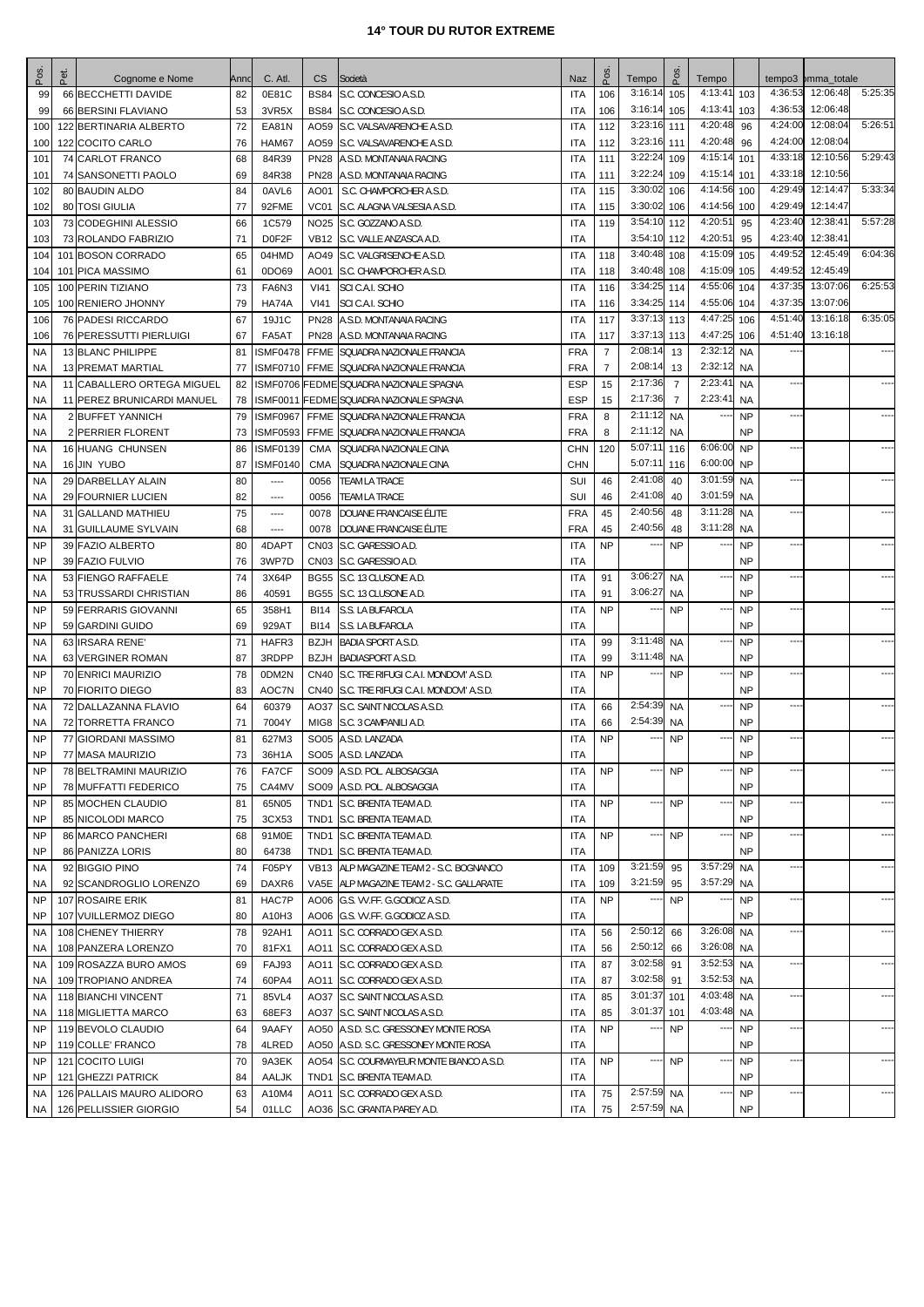

# **CATEGORIA SENIOR FEMMINILE**

|                 |      |                             |    |                   |             |                                          |            |                | TAPPA <sub>1</sub>       |                         | TAPPA <sub>2</sub> |                | TAPPA <sub>3</sub> |                  | <b>TOTALE</b> Distacco |
|-----------------|------|-----------------------------|----|-------------------|-------------|------------------------------------------|------------|----------------|--------------------------|-------------------------|--------------------|----------------|--------------------|------------------|------------------------|
| Pos             | Pet. | Cognome e Nome              |    | Annccodice Atlet  | CS          | Sci Club                                 | naz        | Pos            | tempo                    | $\frac{8}{20}$          | tempo              | δg             | tempo              | Somm             |                        |
| -1              |      | 202 MARTINELLI FRANCESCA    | 71 | <b>ISMF0724</b>   | <b>FISI</b> | SQUADRA NAZIONALE ITALIA                 | <b>ITA</b> |                | 2:31:01                  | $\mathbf{1}$            | 2:50:25            | $\overline{1}$ | 3:02:20            | 8:23:46          | 0:00:00                |
|                 |      | PEDRANZINI ROBERTA          | 71 | <b>ISMF0723</b>   | <b>FISI</b> | SQUADRA NAZIONALE ITALIA                 | <b>ITA</b> |                |                          | -1                      | 2:50:25            |                | 3:02:20            | 8:23:46          |                        |
| $\overline{2}$  |      | 205 CLOS CORINNE            | 78 | <b>ISMF0105</b>   | <b>FISI</b> | SQUADRA NAZIONALE ITALIA                 | <b>ITA</b> | $\mathcal{R}$  | 2:40:17                  | 2                       | 2:55:02            | $\overline{2}$ | 3:05:12            | 8:40:31          | 0:16:45                |
|                 |      | PELLISSIER GLORIANA         | 76 | <b>ISMF0065</b>   | <b>FISI</b> | SQUADRA NAZIONALE ITALIA                 | <b>ITA</b> |                |                          | 2                       | 2:55:02            | $\overline{2}$ | 3:05:12            | 8:40:31          |                        |
| 3               |      | 201 BOURILLON NATHALIE      | 65 | <b>ISMF0152</b>   | <b>FFME</b> | SQUADRA NAZIONALE FRANCIA                | <b>FRA</b> | $\overline{2}$ | 2:38:58                  | 3                       | 2:55:43            | 3              | 3:13:53            | 8:48:34          | 0:24:48                |
|                 |      | ROUX LAETITIA               | 85 | <b>ISMF0819</b>   | <b>FFME</b> | SQUADRA NAZIONALE FRANCIA                | <b>FRA</b> |                |                          | 3                       | 2:55:43            | 3              | 3:13:53            | 8:48:34          |                        |
| $\overline{4}$  |      | 204 GEX-FABRY EMILIE        | 86 | <b>ISMF0586</b>   | <b>SAC</b>  | SQUADRA NAZIONALE SVIZZERA               | SUI        | $\overline{4}$ | 2:42:57                  | 5                       | 3:14:48            | $\overline{4}$ | 3:14:29            | 9:12:14          | 0:48:28                |
|                 |      | MAGNENAT GABRIELLE          | 80 | <b>ISMF0086</b>   | <b>SAC</b>  | SQUADRA NAZIONALE SVIZZERA               | SUI        |                |                          | 5                       | 3:14:48            | 4              | 3:14:29            | 9:12:14          |                        |
| 5               |      | 206 ARIADNA TUDEL CUBERES   | 78 | <b>ISMF0964</b>   | <b>FAM</b>  | SQUADRA NAZIONALE ANDORRA                | <b>AND</b> | 6              | 2:52:00                  | $\overline{\mathbf{A}}$ | 3:05:07            | 5              | 3:20:13            | 9:17:20          | 0:53:34                |
|                 |      | DUSAUTOIR BERTRAND SOPHIE   | 72 | <b>ISMF0942</b>   | <b>FAM</b>  | SQUADRA NAZIONALE ANDORRA                | <b>AND</b> |                |                          | 4                       | 3:05:07            | 5              | 3:20:13            | 9:17:20          |                        |
| 6               |      | 208 JACQUEMOUD MAGALIE      | 71 | <b>ISMF1036</b>   | <b>FFME</b> | SQUADRA NAZIONALE FRANCIA                | <b>FRA</b> | 5              | 2:50:23                  | 6                       | 3:16:28            | 6              | 3:35:54            | 9:42:45          | 1:18:59                |
|                 |      | LATHURAZ VERONIQUE          | 68 | <b>ISMF0164</b>   | <b>FFME</b> | SQUADRA NAZIONALE FRANCIA                | <b>FRA</b> |                |                          | 6                       | 3:16:28            | 6              | 3:35:54            | 9:42:45          |                        |
| $\overline{7}$  |      | 209 FAVRE CORINNE           | 70 | <b>ISMF0151</b>   | 0071        | C.S.A. DU VAL D'ABONDANCE                | <b>FRA</b> | $\overline{7}$ | 2:59:03                  | $\overline{7}$          | 3:26:22            | $\overline{7}$ | 3:48:03            | 10:13:28         | 1:49:42                |
|                 |      | <b>FAVRE SANDRINE</b>       | 88 | <b>ISMF1045</b>   | 0071        | C.S.A. DU VAL D'ABONDANCE                | <b>FRA</b> |                |                          | $\overline{7}$          | 3:26:22            | $\overline{7}$ | 3:48:03            | 10:13:28         |                        |
| 8               |      | 213 CUMINETTI SILVIA        | 85 | 90691             | <b>BG81</b> | A.S.D. GRUPPO SPORTIVO ALTITUDE          | <b>ITA</b> | 8              | 3:05:48                  | 8                       | 3:39:33            | 10             | 4:19:25            | 11:04:46         | 2:41:00                |
|                 |      | <b>GIANATTI ALESSANDRA</b>  | 81 | A0933             |             | SO09 A.S.D. POL. ALBOSAGGIA              | <b>ITA</b> |                |                          | 8                       | 3:39:33            | 10             |                    | 4:19:25 11:04:46 |                        |
| 9               |      | 207 MEYER LYNDSAY           | 74 | <b>ISMF1121</b>   | USA         | <b>SQUADRA NAZIONALE U.S.A.</b>          | <b>USA</b> | 9              | 3:15:37                  | 9                       | 3:48:34            | 8              |                    | 4:02:12 11:06:23 | 2:42:37                |
|                 |      | <b>SILITCH NINA</b>         | 72 | <b>ISMF1026</b>   | <b>USA</b>  | <b>SQUADRA NAZIONALE U.S.A.</b>          | <b>USA</b> |                |                          | 9                       | 3:48:34            | 8              |                    | 4:02:12 11:06:23 |                        |
| 10              |      | 212 SARTOGO MONICA          | 64 | CAX <sub>23</sub> |             | UD58 U.S. ALDO MORO LATTERIE FRIULANE    | <b>ITA</b> | 10             | 3:21:2'                  | 10                      | 3:55:32            | 11             |                    | 4:21:44 11:38:37 | 3:14:51                |
|                 |      | <b>VALLINOTTO VALENTINA</b> | 68 | EAKH <sub>6</sub> |             | BG81   A.S.D. GRUPPO SPORTIVO ALTITUDE   | <b>ITA</b> |                |                          | 10                      | 3:55:32            | 11             |                    | 4:21:44 11:38:37 |                        |
| 11              |      | 211 IEMMI ILARIA            | 75 | <b>FARJF</b>      |             | AO11 S. C. CORRADO GEX A.S.D.            | <b>ITA</b> | 11             | 3:27:04                  | 12                      | 4:13:21            | $\mathbf{q}$   |                    | 4:11:31 11:51:56 | 3:28:10                |
|                 |      | FERRANDOZ MARINA            | 71 | 1KCN9             |             | AO37 S.C. SAINT NICOLAS A.S.D.           | <b>ITA</b> |                |                          | 12                      | 4:13:21            | 9              |                    | 4:11:31 11:51:56 |                        |
| 12 <sup>2</sup> |      | 217 ANDOLFI RENATA          | 65 | EAHK3             |             | MIEO PELLE OSS MONZA U.O.E.I. A.S.D.     | <b>ITA</b> | 13             | 3:30:58                  | 11                      | 4:11:19            | 12             | 4:29:57            | 12:12:14         | 3:48:28                |
|                 |      | <b>GIANOTTI RAFFAELLA</b>   | 76 | 9A4RN             |             | AO54 S.C. COURMAYEUR MONTE BIANCO A.S.D. | <b>ITA</b> |                |                          | 11                      | 4:11:19            | 12             | 4:29:57            | 12:12:14         |                        |
| 13              |      | 214 LUPU ZINAIDA            | 82 | EAHW2             |             | AO37 S.C. SAINT NICOLAS A.S.D.           | <b>ITA</b> | 14             | 3:41:48                  | 13                      | 4:18:08            | 13             | 4:46:14            | 12:46:10         | 4:22:24                |
|                 |      | <b>STIRPARO SIMONA</b>      | 80 | FAR1P             |             | BI14 S.S. LA BUFAROLA                    | <b>ITA</b> |                |                          | 13                      | 4:18:08            | 13             |                    | 4:46:14 12:46:10 |                        |
| <b>NA</b>       |      | 218 JEFFRIES TARA           | 83 | <b>DAWLJ</b>      |             | AO47 S.C. CERVINO VALTOURNENCHE A.S.D.   | <b>ITA</b> | 12             | 3:29:17                  | <b>NA</b>               |                    | <b>NP</b>      |                    |                  |                        |
|                 |      | MURACHELLI MICOL            | 79 | 3VYMT             |             | AO24 S.C. VALDIGNE MONT BLANC A.S.D.     | ITA        |                |                          | NA                      |                    | <b>NP</b>      |                    |                  |                        |
| NP.             |      | 203 MIRO VARELA MIREIA      | 88 |                   |             | ISMF0868 FEDME SQUADRA NAZIONALE SPAGNA  | <b>ESP</b> | <b>NP</b>      |                          |                         |                    |                |                    |                  |                        |
|                 |      | ZUBIZARRETA GUERENDIAIN IZA | 70 | <b>ISMF0871</b>   |             | <b>FEDME SQUADRA NAZIONALE SPAGNA</b>    | ESP        |                |                          |                         |                    |                |                    |                  |                        |
| NA.             |      | 210 CUI XIAODI              | 89 | <b>ISMF1126</b>   |             | CMA SQUADRA NAZIONALE CINA               | <b>CHN</b> | <b>NP</b>      | $\overline{\phantom{a}}$ |                         | ---                |                |                    |                  |                        |
|                 |      | <b>ZHANG NA</b>             | 85 | <b>ISMF0141</b>   | <b>CMA</b>  | SQUADRA NAZIONALE CINA                   | <b>CHN</b> |                |                          |                         |                    |                |                    |                  |                        |
| NP.             |      | 215 TALLIA CHIARA           | 78 | 70AYP             |             | BI14 S.S. LA BUFAROLA                    | <b>ITA</b> | <b>NP</b>      | $\overline{\phantom{a}}$ |                         | ---                |                | --                 |                  |                        |
|                 |      | TOSI, GIULIA                | 77 | 92FME             | VC01        | IS.C. ALAGNA VALSESIA A.S.D.             | <b>ITA</b> |                |                          |                         |                    |                |                    |                  |                        |
| NA.             |      | 216 FAUTRERO NADIA          | 83 | <b>FADVH</b>      |             | CN39 S.C. VALLE VARAITA A.S.D.           | <b>ITA</b> | <b>NP</b>      | --                       |                         | ---                |                |                    |                  |                        |
|                 |      | <b>GALLONE FRANCESCA</b>    | 72 | F05P5             |             | VB12 S.C. VALLE ANZASCA A.D              | <b>ITA</b> |                |                          |                         |                    |                |                    |                  |                        |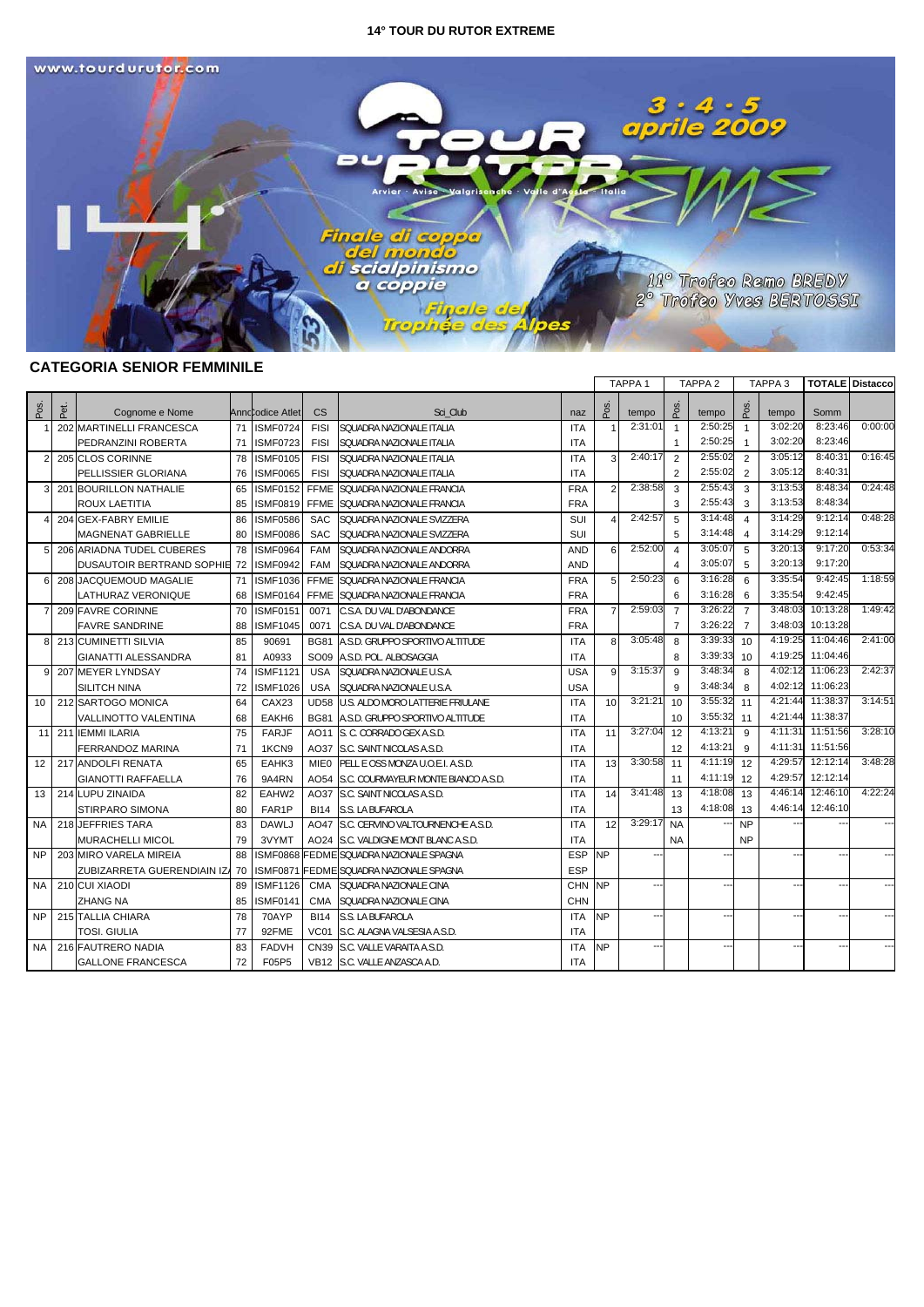

# **CATEGORIA JUNIOR MASCHILE**

|                 |      |                              |    |                  |      |                                        |            |                | TAPPA <sub>1</sub> | TAPPA <sub>2</sub> |              |                | TAPPA <sub>3</sub> | <b>TOTALE</b> Distacco |                 |
|-----------------|------|------------------------------|----|------------------|------|----------------------------------------|------------|----------------|--------------------|--------------------|--------------|----------------|--------------------|------------------------|-----------------|
| Pos.            | Pet. | Cognome e Nome               |    | Annd odice Atlet | CS   | Sci Club                               | naz        | Pos.           | tempo              | Pos.               | tempo        | Pos.           | tempo              | Somm                   |                 |
|                 |      | 303 MARTI WERNER             |    | 89 ISMF1029      | 0079 | GRINDENWALD                            | SUI        |                | 1:07:58            | $\mathcal{P}$      | 1:21:45      | $\overline{2}$ | 1:23:53            | 3:53:36                | 0:00:00         |
|                 |      | 303 TISSIÈRES ALAN           | 91 | <b>ISMF1022</b>  |      | 0058 VAL FERRET                        | SUI        |                | 1:07:58            | 2                  | 1:21:45      | $\overline{2}$ | 1:23:53            | 3:53:36                |                 |
|                 |      | 301 CAZZANELLI FRANCOIS      | 90 | 3PXYN            |      | AO47 S.C. CERVINO VALTOURNENCHE A.S.D. | <b>ITA</b> | $\overline{4}$ | 1:09:21            |                    | 1:21:39      | $\overline{1}$ | 1:23:41            | 3:54:41                | 0:01:05         |
|                 |      | 301 RIGHI FILIPPO            | 90 | 60NLE            |      | AO11 S.C. CORRADO GEX A.S.D.           | <b>ITA</b> | 4              | 1:09:21            |                    | 1:21:39      |                | 1:23:41            | 3:54:41                |                 |
|                 |      | 302 GACHET PIERRE-FRANCOIS   | 90 | 223930           |      | 0031 C. MULTISPORTS ARECHES BEAUFORT   | <b>FRA</b> | 3              | 1:10:21            | $\mathcal{A}$      | 1:22:05      | $\mathcal{R}$  | 1:28:36            |                        | 4:01:02 0:07:26 |
|                 |      | 302 MICHELE BOSCACCI         | 90 | A0932            |      | SO09 A.S.D. POL. ALBOSAGGIA            | <b>ITA</b> | 3              | 1:10:21            | 3                  | 1:22:05      | 3              | 1:28:36            | 4:01:02                |                 |
|                 |      | 304 JACQUEMOUD MATHÉO        | 90 | <b>ISMF0026</b>  |      | 0075 TEAM HAUTES-ALPES                 | <b>FRA</b> | 6              | 1:14:59            | 4                  | 1:28:23      | $\overline{4}$ | 1:31:07            | 4:14:29                | 0:20:53         |
|                 |      | 304 PICHOT JULIEN            | 89 | <b>ISMF0129</b>  |      | 0075   TEAM HAUTES-ALPES               | <b>FRA</b> | 6              | 1:14:59            | 4                  | 1:28:23      | $\overline{4}$ | 1:31:07            | 4:14:29                |                 |
|                 |      | 306 TISSIÈRE MATHIEU         | 90 | <b>ISMF0921</b>  |      | 0058 VAL FERRET                        | SUI        | $\overline{2}$ | 1:13:58            | 5                  | 1:29:14      | 6              | 1:35:36            |                        | 4:18:48 0:25:12 |
|                 |      | 306 VERNAZ PIÉMONT SÉBASTIEN |    | 89 ISMF0748      |      | 0020 COMITÉ HAUTE-SAVOIE               | <b>FRA</b> | 2              | 1:13:58            | 5                  | 1:29:14      | 6              | 1:35:36            | 4:18:48                |                 |
|                 |      | 309 BIGNOTTI MATTEO          | 89 | <b>FAHJZ</b>     |      | SO29 S.C. ALTA VALTELLINA A.D.         | <b>ITA</b> | 5              | 1:14:56            | 6                  | 1:30:38      | 5              | 1:35:03            | 4:20:37                | 0:27:01         |
|                 |      | 309 PIERANTONI DAVIDE        | 90 | 363TC            |      | VI41 SCI C.A.I. SCHIO                  | <b>ITA</b> | 5              | 1:14:56            | 6                  | 1:30:38      | -5             | 1:35:03            | 4:20:37                |                 |
|                 |      | 307 BALDUZZI JULIEN          | 90 | ----             |      | 0014 C.A.F. FAVERGES                   | <b>FRA</b> | 9              | 1:15:35            | $\overline{7}$     | 1:35:39      | $\overline{7}$ | 1:38:15            | 4:29:29                | 0:35:53         |
|                 |      | 307 BALTASSAT MARTIN         | 89 | <b>ISMF0970</b>  |      | 0048 LES VOROSSES                      | <b>FRA</b> | 9              | 1:15:35            | $\overline{7}$     | 1:35:39      | $\overline{7}$ | 1:38:15            | 4:29:29                |                 |
|                 |      | 308 MOULIN DAVID             |    | 92 ISMF0036      |      | 0065 S.C. CHALAIS-VERCORIN             | SUI        | 11             | 1:20:42            | 8                  | 1:37:19      | -8             | 1:41:51            | 4:39:52                | 0:46:16         |
|                 |      | 308 SIGGEN ARTHUR            | 91 | <b>ISMF0032</b>  |      | 0065 S.C. CHALAIS-VERCORIN             | SUI        | 11             | 1:20:42            | 8                  | 1:37:19      | 8              | 1:41:51            | 4:39:52                |                 |
| 9               |      | 305 MILLOZ GASPARD           | 89 | <b>ISMF0050</b>  |      | 0045 F.F.C.A.M.                        | <b>FRA</b> | $\overline{7}$ | 1:22:46            | 10                 | 1:45:10      | 9              | 1:42:39            | 4:50:35                | 0:56:59         |
|                 |      | 305 PERREAUT LOUIS-AMAURY    | 90 | <b>ISMF0060</b>  |      | 0045 F.F.C.A.M.                        | <b>FRA</b> | $\overline{7}$ | 1:22:46            | 10                 | 1:45:10      | 9              | 1:42:39            | 4:50:35                |                 |
| 10 <sup>1</sup> |      | 310 STRADELLI STEFANO        | 93 | 505N5            |      | AO47 S.C. CERVINO VALTOURNENCHE A.S.D. | <b>ITA</b> | 12             | 1:20:36            | 9                  | $1:41:55$ 10 |                | 1:48:35            |                        | 4:51:06 0:57:30 |
| 10 <sup>1</sup> |      | 310 VIDI JAIR                | 91 | 3PR7C            |      | AO10 S.C. GRAN PARADISO A.S.D.         | <b>ITA</b> | 12             | 1:20:36            | 9                  | $1:41:55$ 10 |                | 1:48:35            | 4:51:06                |                 |
| <b>NP</b>       |      | 311 CURTONI FILIPPO          | 90 | 92649            |      | SO38 S.C. VALTARTANO A.S.D.            | <b>ITA</b> | 10             | ---                |                    |              |                |                    |                        |                 |
| NP.             |      | 311 PESSION ALESSANDRO       | 90 | 5025E            |      | AO47 S.C. CERVINO VALTOURNENCHE A.S.D. | <b>ITA</b> | 10             |                    |                    |              |                |                    |                        |                 |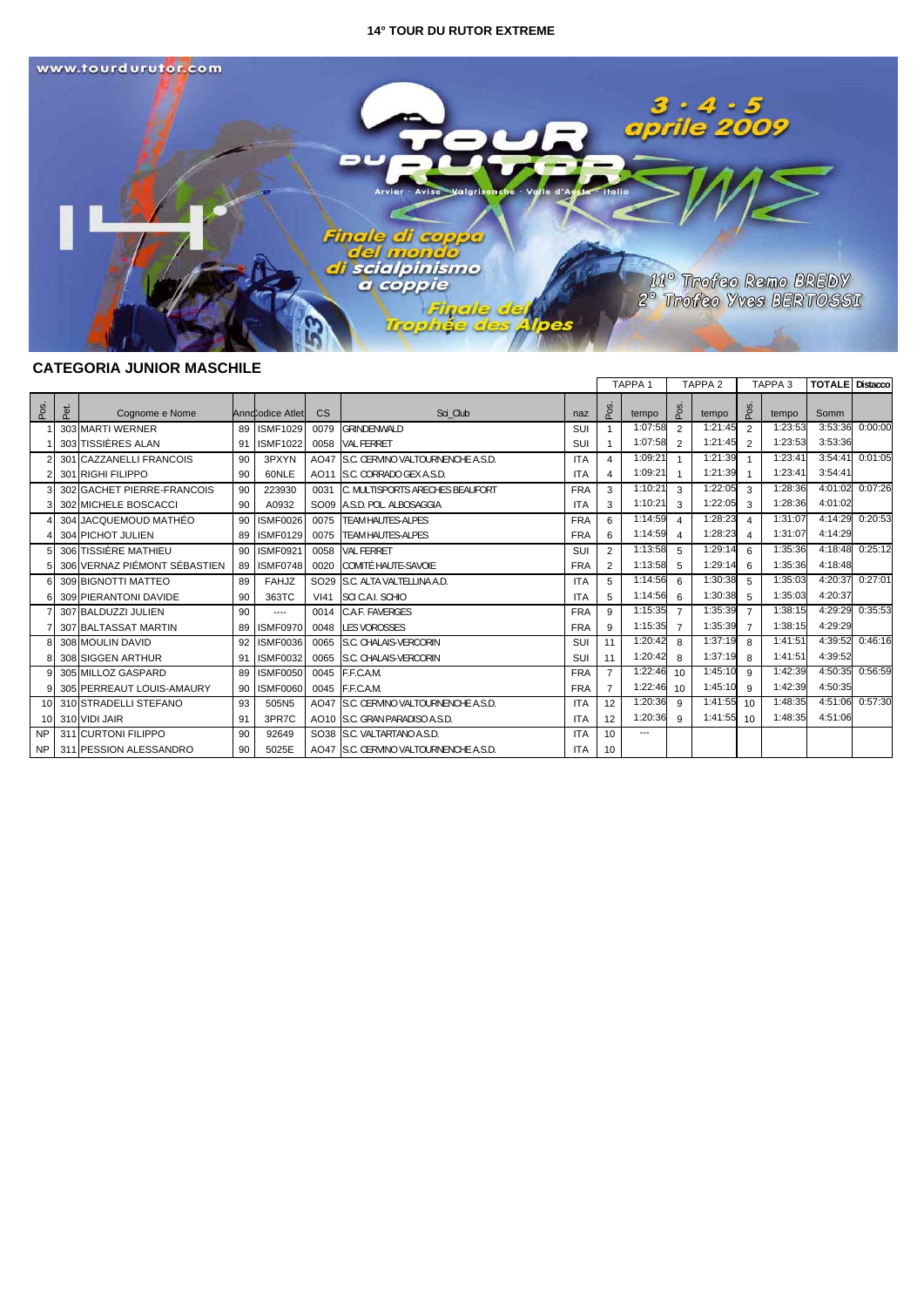

# **CATEGORIA JUNIOR FEMMINILE**

|           |  |                |                            |    |                  |      |                                              |            |  | <b>TAPPA</b> |  | TAPPA 2 | TAPPA <sub>3</sub> |         | <b>TOTALE Distaccol</b> |
|-----------|--|----------------|----------------------------|----|------------------|------|----------------------------------------------|------------|--|--------------|--|---------|--------------------|---------|-------------------------|
|           |  | $\vec{a}$<br>n | Cognome e Nome             |    | Annd odice Atlet | CS   | Sci Club                                     | naz        |  | tempo        |  | tempo   | tempo              | Somm    |                         |
|           |  |                | 321 FAVRE EMILIE           | 90 | <b>ISM0928</b>   |      | 0071 C.S.A. DU VAL D'ABONDANCE               | <b>FRA</b> |  | 1:33:10      |  | 1:51:10 | 1:56:55            | 5:21:15 | 0:00:00                 |
|           |  |                | <b>RICHARD MIREILLE</b>    | 89 | $- - - -$        | 0021 | ESPACE OXYGÈNE                               | SUI        |  | 1:33:10      |  | 1:51:10 | 1:56:55            | 5:21:15 |                         |
| <b>NP</b> |  |                | 322 CAZZANELLI ALESSANDRA  | 92 | 3PXYM            |      | AO47 S.C. CERVINO VALTOURNENCHE A.S.D.       | <b>ITA</b> |  |              |  |         |                    |         |                         |
|           |  |                | <b>JORNET BURGABA NAIL</b> |    |                  |      | 89   ISMF0737 FEDME SQUADRA NAZIONALE SPAGNA | ESP        |  |              |  |         |                    |         |                         |